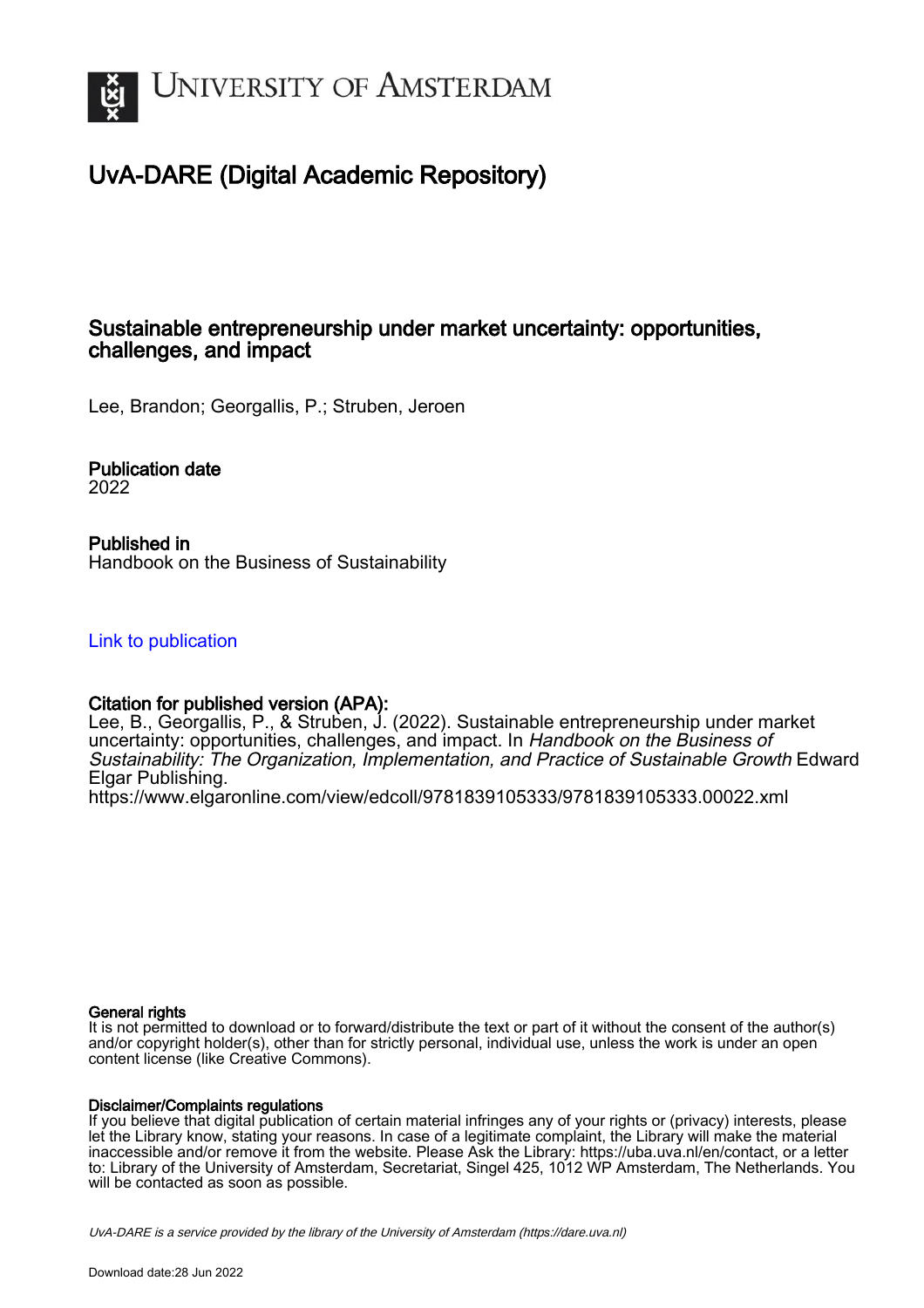# 14. Sustainable entrepreneurship under market uncertainty: opportunities, challenges and impact

*Brandon H. Lee, Panayiotis (Panikos) Georgallis and Jeroen Struben1*

## INTRODUCTION

Scientists, policy experts, activists, NGOs and citizens have long urged nations to curb emissions to mitigate climate change—the pressing global challenge of our time that threatens humanity with disastrous and irreversible impacts. The 2015 Paris Agreement has been hailed as a vital collective achievement in strengthening the global response to climate change, with the aim to limit global temperature increase to  $1.5-2$ °C above pre-industrial levels. Yet, having already warmed the planet by 1.1 degrees, and with emissions still rising rather than decreasing, the transformative actions that lay before us are unprecedented. Limiting global warming to 1.5 degrees by 2100 requires cutting anthropogenic carbon dioxide emissions in half by 2030 and reaching net zero by 2050 (Holz et al., 2018). If this weren't bad news enough, most countries are not even on track to reach the non-binding targets of the Paris Agreement, as a result of which the world is on a trajectory of over 3°C warming above pre-industrial levels by the end of the century (Hausfather & Peters, 2020).<sup>2</sup>

Despite the pressing need to turn things around quickly, existing organizations and industries are not only primary contributors of carbon emissions but also exhibit significant inertia in making the requisite changes. Governments play a crucial role in reducing emissions but broad policy mandates emanating from multiple levels of government are often vague and not localized. As incumbent companies tend to define their greening efforts in relation to business as usual (Wright & Nyberg, 2017), many look to entrepreneurs—free from existing business constraints and obligations—as being uniquely positioned to put us on a more aggressive and innovative pathway to addressing climate change (Embry, Jones & York, 2019). The idea is that entrepreneurs are well positioned to address neglected problems, with *sustainable entrepreneurship*—the process of identifying (discovering or creating) and pursuing economic opportunities consistent with pro-social and environmental objectives (Dean & McMullen, 2007; Mair & Marti, 2006)—seen as a "green panacea" (see Lenox & York, 2011; Schaefer, Corner & Kearins, 2015).

Entrepreneurial solutions to climate change, however, are complicated by the fact that sustainable markets are fraught with challenges and uncertainties that often curb entrepreneurial ventures' potential to deliver on such ambitious expectations. Consider, for example, the case of Better Place, a company that embarked in 2007 on a mission to rid personal transportation of oil by 2020. Led by the charismatic and experienced Shai Agassi, Better Place proposed a revolutionary business model around electric vehicles (EVs), positioning itself as an industry coordinator to provide batteries and a battery-swapping infrastructure for EVs. Better Place

*252*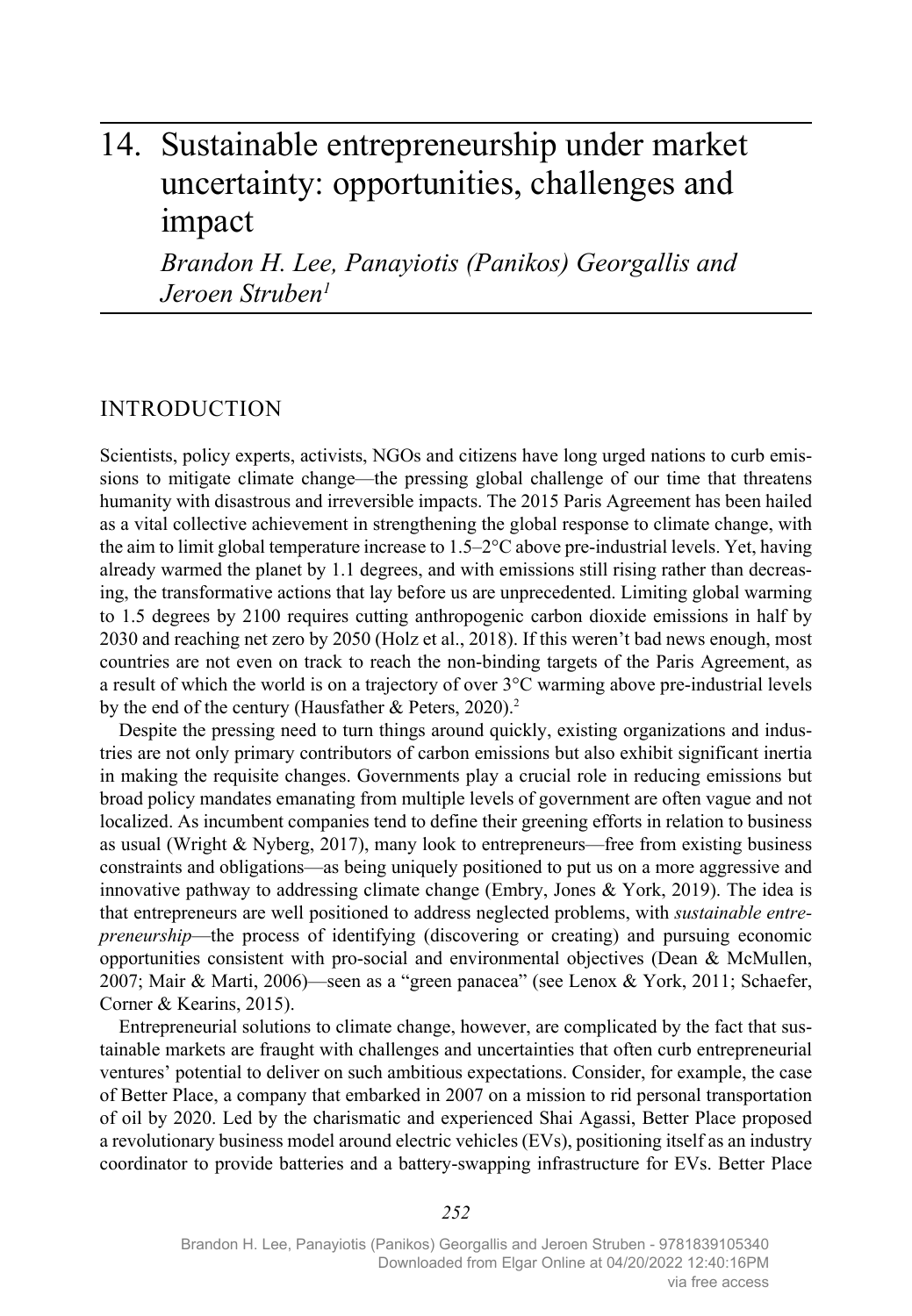viewed international standards as critical to the success of the EV market and attempted to persuade key market players including automakers, utility companies, charge station providers, and city governments to participate (Etzion & Struben, 2015). With a professional team, a sophisticated charging infrastructure that swapped EV batteries in just two minutes, media excitement, and \$900 million dollars of venture capital, the start-up seemed destined for success. Yet after its first rollouts in 2012 in Denmark and Israel, quarterly demand for vehicles never exceeded 100, and having burned through all its cash, Better Place filed for bankruptcy in November 2013.

Another telling example of the challenges facing sustainable entrepreneurs is Q Cells, the solar cell manufacturer founded in Germany in the late 1990s. Founded at a time when solar cell manufacturing was simply viewed as an "appendix" in the portfolio of oil companies, Q Cells' founders were motivated to change the world from outside the incumbent energy system. Against the backdrop of a push for a transition to renewable energy among the German public and government alike, the new venture exceeded all expectations. The company witnessed unimaginable growth, becoming the largest solar cell manufacturer in less than a decade. But soon after, market conditions shifted. By 2011, supportive policies were reduced, which combined with concerns about the integration of renewables into the existing electricity grid and cutthroat competition from Chinese producers to end the reign of Q Cells in the solar energy business. Several European producers went bankrupt around the same time that public support waned and subsidies were being sliced or abandoned throughout the continent, considerably slowing the growth of the market. The solar energy market was not yet ready to stand on its own.

Behind these dramatic failures lie broader market dynamics that include extreme uncertainty and collective action problems inherent to sustainable enterprising. When Better Place launched, many elements necessary for a working market were missing—consumers weren't willing to consider electric driving; there was no producer supply chain that permitted efficiency, scaling, and variation in production; there were no complementary charging options with agreed-upon formats in place; and there was no effective favorable regulation. As a result, few actors committed valuable resources to this market. Better Place's inability to mobilize automobile providers and convince consumers not only doomed the early start-up, but also severely hampered the transition towards sustainable transportation, with electric vehicles currently comprising less than 0.5% of all cars on the road. In the case of Q Cells, its success relied on a stable market environment, enabled by favorable regulation—an important component of market infrastructure.3 Public support can stimulate the market for sustainable products and public benefits can encourage favorable policy but sustainable markets that compete with incumbents for government support (e.g. public subsidies) or whose market infrastructure relies on the incumbent system (e.g. the electricity grid) are complex, risky, and take a long time to develop. It is not always clear *ex ante* if a sustainable market can become self-sufficient, and whether or when it can move from niche to mainstream.

Taken together, the above examples show that sustainable entrepreneurial ventures should not be viewed as isolated attempts to change the world. These ventures' failures were due to system-wide dynamics of collective action in their respective market spaces. Scholars have pointed out that collective action is paramount for industries to transition towards more sustainable practices (Jones et al., 2019; Pacheco, Dean & Payne, 2010; Sarasvathy & Ramesh, 2019) and that sustainable markets are particularly uncertain (Cohen & Winn, 2007; Lenox & York, 2011).<sup>4</sup> Yet, despite several attempts to take stock of the literature on sustainable entre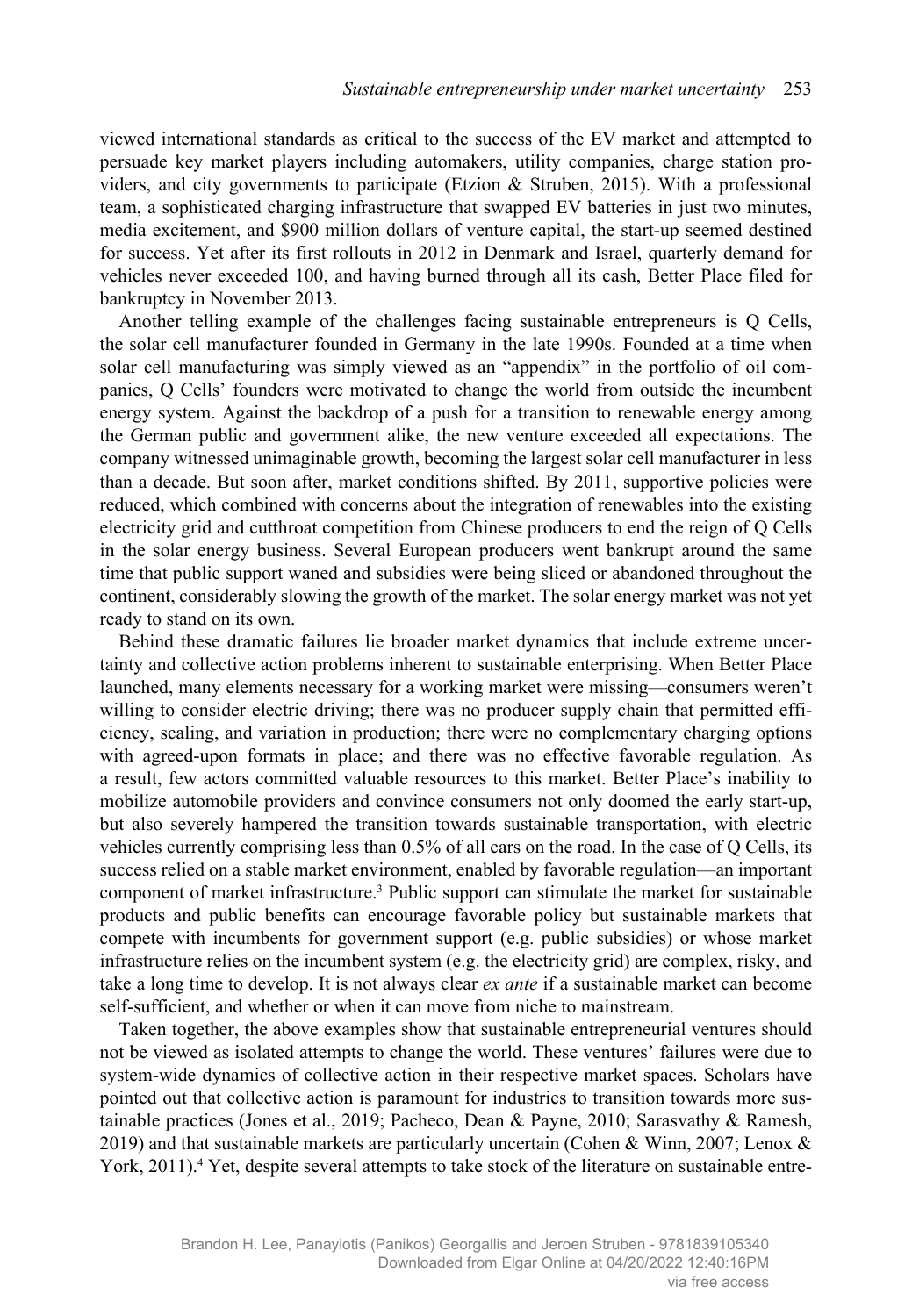preneurship (Johnson & Schaltegger, 2020; Muñoz & Cohen, 2018; Terán-Yépez et al., 2020), we still lack a rigorous framework for systematically incorporating the market uncertainty that entrepreneurs face across different types of markets. Given the inextricability of markets as being both the root cause of and the potential solution to sustainability challenges (Hoffman, 2018; Marquis, 2020), we draw upon recent literature on collective action during market emergence and growth (Lee, Struben & Bingham, 2018; Struben, Lee & Bingham, 2020) to map entrepreneurial opportunities and challenges across markets with varying degrees of uncertainty. In applying this framework to sustainable entrepreneurship, we not only highlight how sustainability contexts affect entrepreneurial opportunities and challenges but also attend to how and to what extent efforts under varying degrees of uncertainty may drive or inhibit societal impacts. By distinguishing between supply and demand uncertainty, we offer a framework that is rich enough to allow for systematic analysis yet simple enough to be practically useful and flexible enough to include both incremental as well as transformational changes all of which can contribute towards a more sustainable economy and society. We elaborate on the framework below, after briefly reviewing the literature on sustainable entrepreneurship. We conclude with a discussion of future research opportunities revealed by this perspective.

## LITERATURE REVIEW

Driven by the promise that entrepreneurship holds for addressing some of the world's most pressing challenges, the literature on sustainable entrepreneurship has flourished in recent years (Embry, et al., 2019; Lenox & York, 2011), and is now seen as a separate sub-field in the entrepreneurship domain (Muñoz & Cohen, 2018). Despite this surge in scholarly interest, however, there is still no consensus on the nature of the phenomenon and the definition of the central construct (Jones et al., 2019). Typical definitions of sustainable entrepreneurship indicate that it involves the pursuit of opportunities that reduce negative externalities in social or ecological environments (Muñoz & Cohen, 2018; Cohen & Winn, 2007), or the creation of positive externalities by nurturing such environments or addressing neglected social problems (Patzelt & Shepherd, 2011; Santos, 2012).

A common thread in this emerging literature is the idea that sustainable entrepreneurs seek to achieve multiple objectives by integrating economic and social or environmental goals into their ventures (Jones et al., 2019; Young & Tilley, 2006; York, O'Neil & Sarasvathy, 2016). It is not always clear if the primary objective of sustainable entrepreneurs is to achieve economic profit or social change, or even whether one objective takes priority, but the simultaneous pursuit of economic and non-economic goals is the central distinguishing feature between sustainable and conventional entrepreneurs. At the very least, there is an expectation that sustainable entrepreneurs must provide more than "just" profits and jobs; they need to contribute to social or environmental sustainability (Cohen & Winn, 2007). The balancing of multiple goals or external expectations makes sustainable entrepreneurship inherently complex. Sustainable entrepreneurs cannot merely rely on the exploitation of existing market opportunities which detract from sustainability. Rather, they need to provide more resource-efficient and innovative solutions to tackle sustainability problems that are typically "complex, dispersed, global, uncertain, interdependent and have long-term horizons" (Cohen & Winn, 2007: 46; see also Lenox & York, 2011).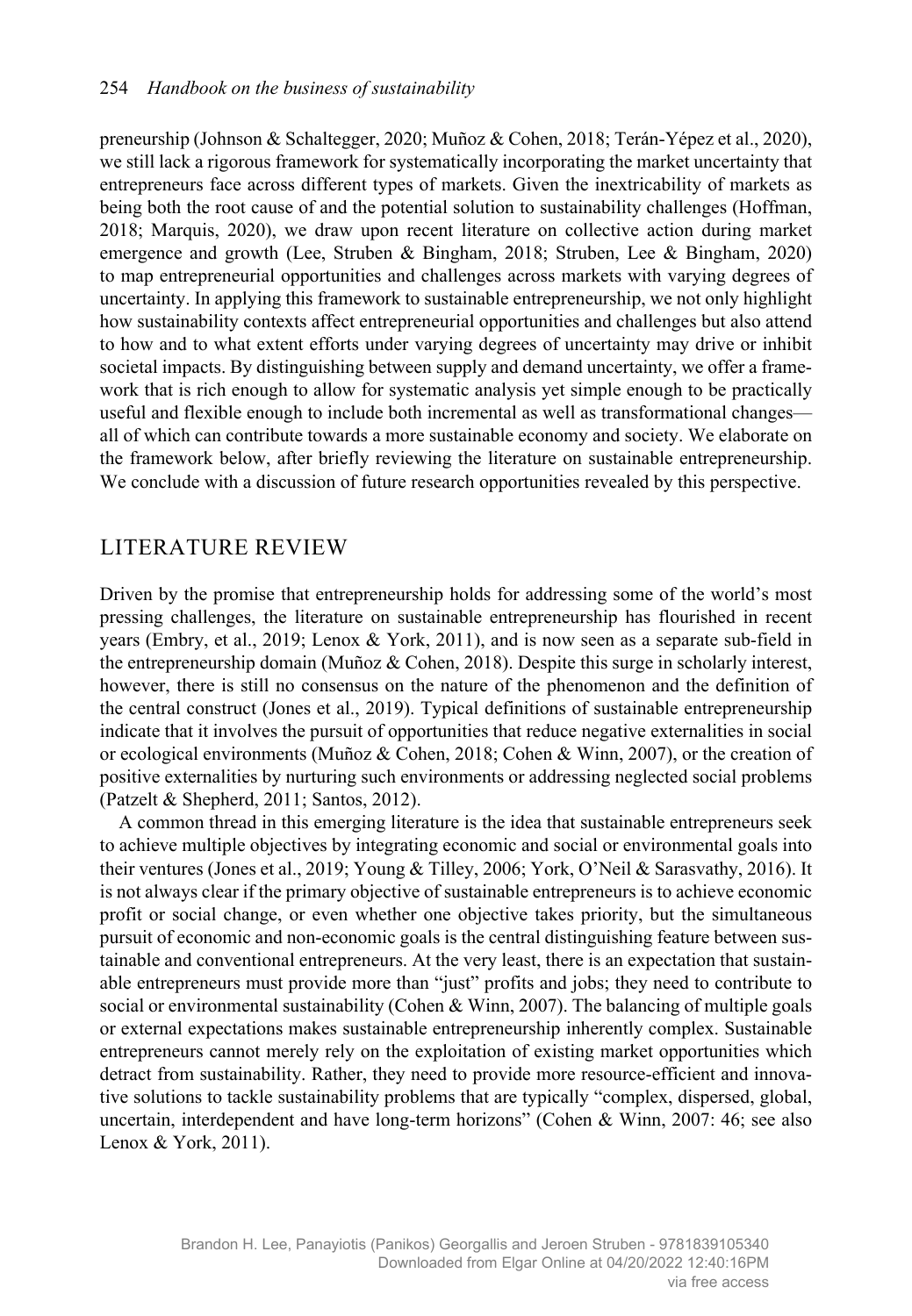Research on sustainable entrepreneurship has generated useful insights on several important questions. First, research has examined why individuals decide to engage in sustainable entrepreneurship with much of the literature focusing on attributes of the entrepreneur such as prior knowledge, identity, sustainability intention and orientation (Fauchart & Gruber, 2011; Patzelt & Shepherd, 2011; Schaltegger & Wagner, 2011). Second, studies have explored how the broader institutional environment facilitates or constrains sustainable entrepreneurship (Georgallis & Lee, 2020; Sine & Lee, 2009; Russo, 2001; York & Lenox, 2014) and how sustainable entrepreneurs foster institutions that render sustainable opportunities profitable (Arenas, Strumińska-Kutra & Landoni, 2020; Pacheco, York & Hargrave, 2014; Georgallis, Dowell & Durand, 2019). Scholars have also addressed different outcomes of sustainable entrepreneurship (Young & Tilley, 2006; Wang & Bansal, 2012). However, this work, like that in the broader corporate sustainability literature, over-emphasizes financial motivations and rewards, as evidenced by the frequent use of dependent variables that focus on the *financial* performance of sustainable ventures (see Cohen & Winn, 2007; Muñoz & Cohen, 2018). This emphasis on the 'business case for sustainability' may limit the scope of sustainable entrepreneurship to incremental win–win situations at the expense of radical changes which may require innovative thinking beyond current structures and processes. For instance, a review of why firms may be motivated to address environmental degradation concludes that there is little evidence of firms achieving revenues from environmental differentiation (Ambec and Lanoie, 2008). On the other hand, there has been a clear relationship demonstrated between the adoption of more efficient, lean processes and the reduction of pollution (King and Lenox, 2001), with perhaps the most famous example being 3M's Pollution Prevention Pays (3P) program.

Yet the question of how sustainable entrepreneurship can "provide the creative destruction of unsustainable practices and their replacement with sustainable technologies" (Cohen  $\&$ Winn, 2007: 46) remains open, in large part because we lack a systematic way to characterize the uncertainties facing sustainable entrepreneurs and the potential benefits and collective action challenges that players face across the opportunity spectrum.

Following recent calls for system-level approaches to sustainable entrepreneurship (Muñoz & Cohen, 2018; Jones et al., 2019), we propose below a collective action perspective that can help push this literature forward. The framework provides a systematic mapping of entrepreneurial opportunities for sustainable entrepreneurship under different degrees of uncertainty. Recognizing that entrepreneurial opportunities are linked to changes in supply and/or demand (Patzelt & Shepherd, 2011; Shane, 2000; Dew, Sarasvathy & Venkataraman, 2004), we show how entrepreneurs can identify or create opportunities in markets with varying degrees of supply and demand uncertainty. Moreover, the framework is not restricted to cases where private and collective incentives align but also to cases where collective action problems impede or restrain entrepreneurial action, thus allowing for a broader coverage of sustainability efforts across incremental as well as transformational entrepreneurial attempts. Finally, this analytical approach sheds light on the challenges and benefits associated with a wide range of opportunities, which in turn allows for a better assessment of the trade-offs of sustainable entrepreneurship in different markets.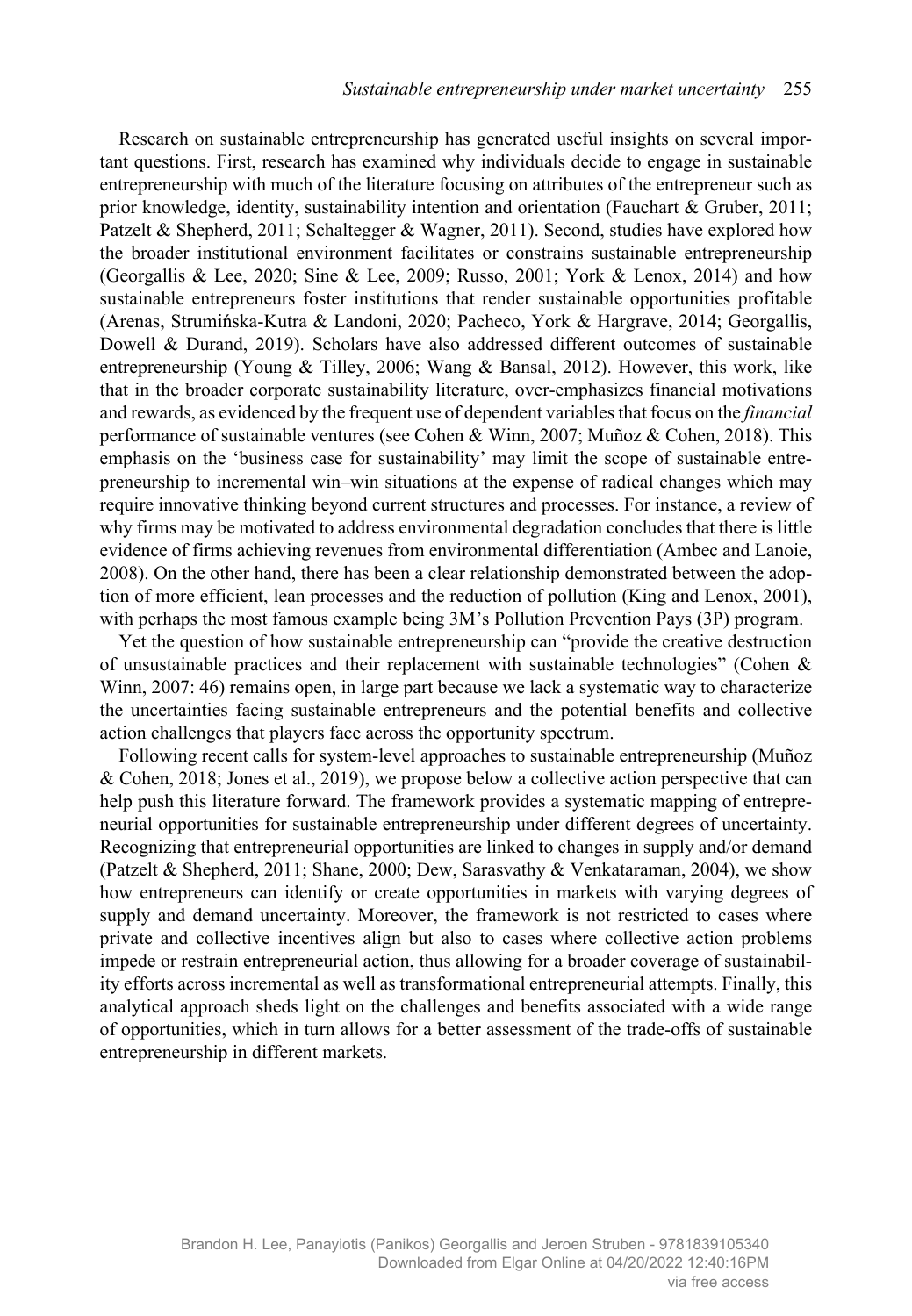## MARKET UNCERTAINTY AND SUSTAINABLE ENTREPRENEURSHIP: AN ORGANIZING FRAMEWORK

The impact of ambiguity and uncertainty on markets has long been noted by economists and sociologists alike (Knight, 1921; Alchian, 1950; DiMaggio & Powell, 1991). Market uncertainty can emanate from both the demand side and the supply side in markets. Demand uncertainty is manifest in the absence of cognitive recognition of a new product or service and/or its value, whereas supply uncertainty is associated with the absence (perceived or real) of the necessary inputs to produce and deliver a given good or service (see Lee et al., 2018).

These dimensions of supply and demand uncertainty are fundamental to market formation opportunities and challenges (Struben et al., 2020; Sarasvathy & Dew, 2005) and are particularly relevant for entrepreneurs trying to address systemic sustainability challenges that are inherently complex. For example, demand uncertainty exists when it is unclear whether consumers are willing to switch to alternative sustainable products. Such unwillingness may be grounded in deeply engrained habits, lack of knowledge regarding the attributes of the product, or apathy or doubt concerning the claimed environmental benefits of the product.

Supply uncertainty in sustainable markets exists when there is lack of clarity regarding which technology will provide the best environmental outcome or whether the technology can be developed profitably and at scale. Supply uncertainty may also stem from the fact that many negative externalities associated with conventional production are not accounted for in market prices, thus making any new technology look exorbitantly costly. In sustainable markets, one may expect to find a relatively high frequency of situations with high demand uncertainty and/ or supply uncertainty because while environmental challenges have in many cases been long understood, how to resolve them via markets has yet to be fully realized.

Entrepreneurs and other interested actors have a strong interest in mitigating uncertainty because for markets to be viable, social structures must be constructed to facilitate exchange, competition, and production (White, 1981; Fligstein & Dauter, 2007). Establishing a product category, developing rules of exchange, creating industry standards and industry associations, lobbying for state regulation, or achieving product taken-for-grantedness are all examples of market infrastructure that involve collective action to successfully develop (Lee et al., 2018; Fligstein, 2001). By contrast, other actions such as formulating strategy, conducting market research, creating product narratives, investing in R&D, building capabilities, or establishing supplier relationships, are usually actor-oriented efforts. The potential for actor-oriented versus collective approaches to resolve the uncertainty that entrepreneurs face depends on the degree of supply and demand uncertainty in a given market.

To illustrate the importance of supply and demand uncertainty for the context of sustainable entrepreneurship, we have developed a 2x2 matrix with demand uncertainty on the vertical axis and supply uncertainty on the horizontal axis, shown in Figure 14.1. The classification provides a compelling way to categorize and evaluate sustainable entrepreneurial opportunities. Below, we describe each quadrant in turn. We highlight the entrepreneurial opportunities that characterize each quadrant, identify key challenges that entrepreneurs face, and outline the sustainability benefits associated with the successful exploitation of such market opportunities. We use this as a springboard to identify unexplored future research directions for understanding market opportunities as they map across the different quadrants and highlight how the framework as a whole can be used as an organizing framework for the study of sustainable entrepreneurship and market creation and evolution.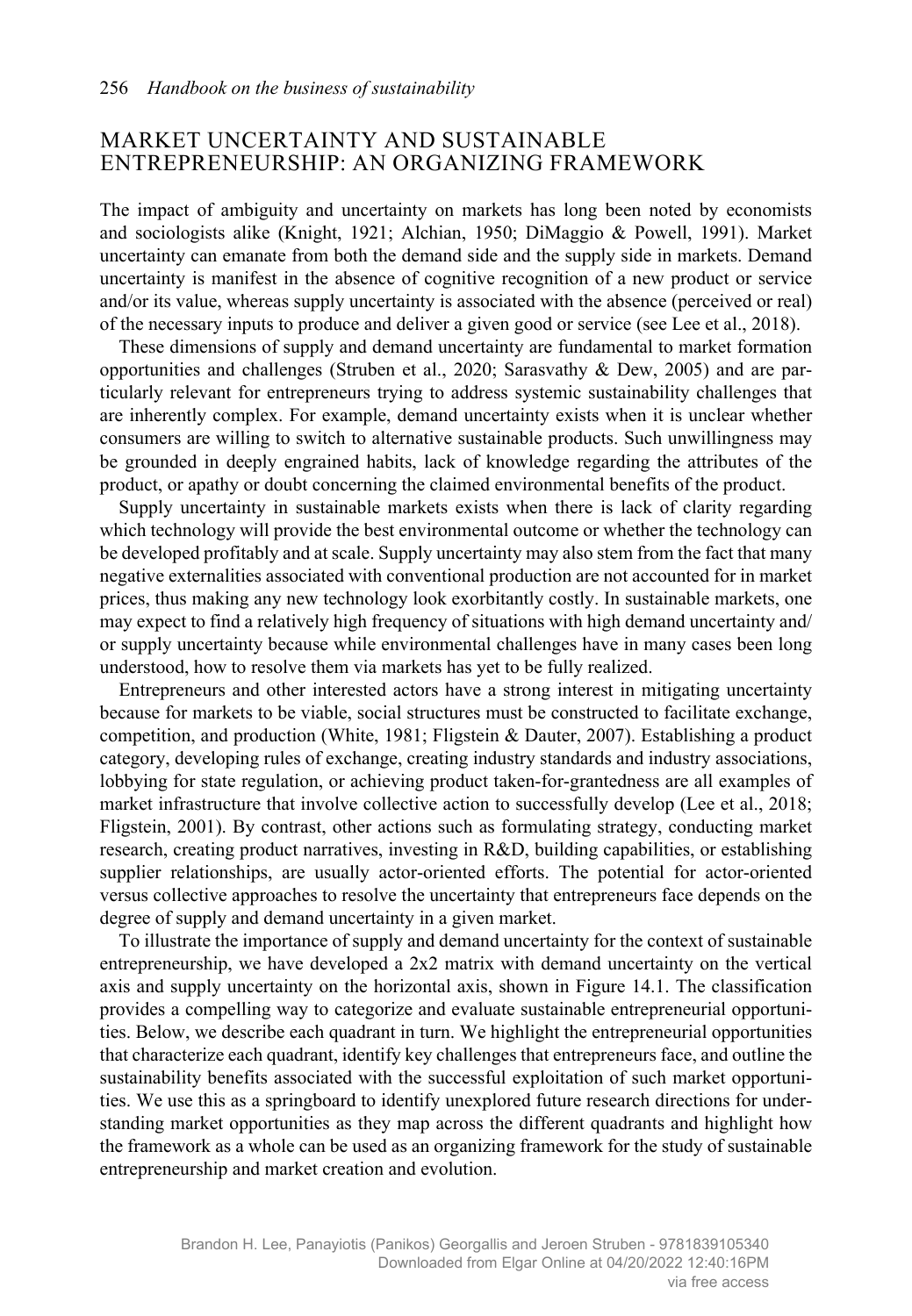| High                                     | <b>Q2: Demand Disrupting</b>                                                                                                                                                                  | Q4: High Risk/High Reward Market<br><b>Transformation</b>                                                                                                                                        |
|------------------------------------------|-----------------------------------------------------------------------------------------------------------------------------------------------------------------------------------------------|--------------------------------------------------------------------------------------------------------------------------------------------------------------------------------------------------|
|                                          | <b>Opportunities:</b><br>Differentiated products such as hybrid cars, lower<br>footprint foods, smart energy solutions and<br>integrated mobility services.                                   | <b>Opportunities:</b><br>Transformative innovations such as alternative fuel<br>vehicles, plant-based meat, edible insects, zero-<br>waste food or fashion and solar on every roof.              |
| Demand                                   | <b>Entrepreneurial Challenges:</b><br>Is there demand for green?<br>Do we have the resources to construct and<br>legitimate the category?<br>How do we overcome the start-up problem?         | <b>Entrepreneurial Challenges:</b><br>Those found in Q2 and Q3.<br>٠<br>Can externalities be priced?<br>٠<br>Who will help build the market?<br>٠<br>How do we coordinate efforts across actors? |
| Uncertainty                              | Q1: Incremental                                                                                                                                                                               | <b>Q3: Radical Products</b>                                                                                                                                                                      |
| Low                                      | Opportunities:<br>Waste reduction, energy efficiencies, risk<br>management, stakeholder management,<br>sustainability reporting, improved access to markets<br>and cost of capital and labor. | Opportunities:<br>Back-end pollution control technologies such as<br>biofuels in planes, high-capacity batteries, energy<br>kites, compostable packaging and electronic waste).                  |
|                                          | <b>Entrepreneurial Challenges:</b><br>What will incumbents do?<br>٠<br>Do we have the resources to scale up?                                                                                  | <b>Entrepreneurial Challenges:</b><br>Does it work?<br>Is it cost-competitive?<br>٠<br>Can it be integrated within the value chain?<br>٠<br>Do we have the resources?                            |
| <b>Supply Uncertainty</b><br>High<br>Low |                                                                                                                                                                                               |                                                                                                                                                                                                  |

*Figure 14.1 Market formation uncertainty and entrepreneurial opportunities and challenges*

## **Quadrant 1: Low Demand Uncertainty and Low Supply Uncertainty**

Entrepreneurial opportunities in this quadrant arise from within existing markets where negative externalities are generated by incumbent players and industries, allowing prospective entrepreneurs to offer versions of existing products, services, or practices to address the negative externalities while meeting the existing demand. Examples of innovations in this quadrant include advances in existing solar panel design or energy efficient appliances, and environmental services such as risk mitigation or energy audit services. These types of markets rely on existing solutions that are underutilized or that may be localized to a single geographic location but can make the production or use of existing products more energy efficient, less polluting, or can mitigate waste or increase recycling and reuse of materials. Because these opportunities are rooted in existing market practices, entrepreneurs can resort to "standard business logic" when interacting with customers, suppliers, investors, or other stakeholders translating the sustainability issues into usual strategic considerations (Hoffman, 2018). Finally, entrepreneurs operating in markets found in this quadrant benefit from the existing market infrastructure in the form of necessary regulation, existing knowledge structures, input factor markets, and existing norms, all of which facilitate entrepreneurial activity in these markets.

A primary challenge for the entrepreneurs in this quadrant are the competitive dynamics they face. Given the low supply and demand uncertainty, barriers to entry into these markets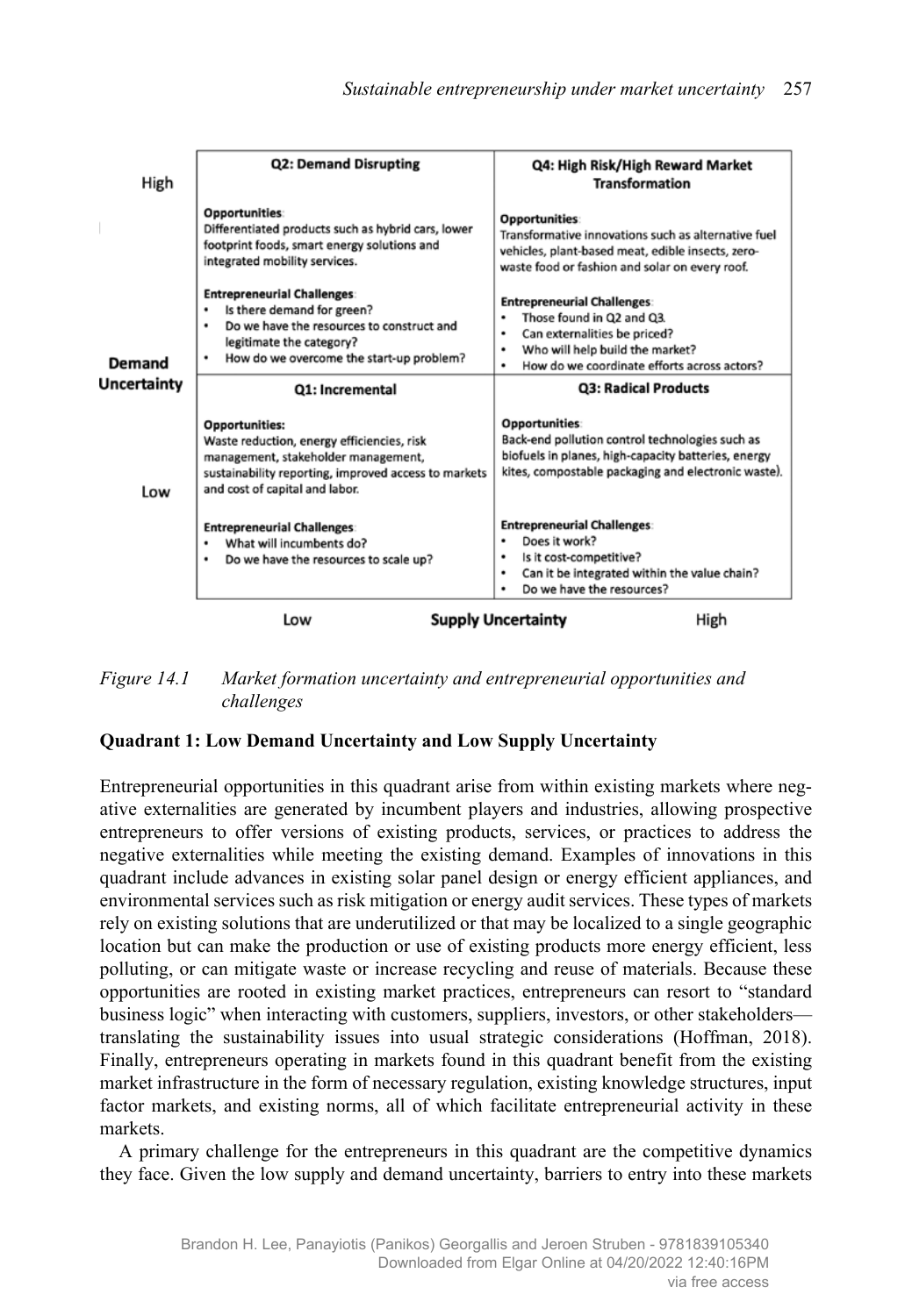can be lower than in those in other quadrants as entrants do not need to build new market infrastructure. However, if entrepreneurs successfully scale these markets, they may capture the attention of incumbent firms that occupy powerful positions in the conventional market (Hockerts & Wüstenhagen, 2010) and may use their market power, economies of scale and extant capabilities, to enter this newly created market space and outcompete the entrepreneurial firms that pioneered it. Finally, markets in quadrant 1 often rely on efforts to reduce costs or optimize current offerings within existing product lines; this creates competition with extant offerings, which may indicate that these are not big growth markets. Heightened competition with incumbents, or among entrepreneurs, may also result in fewer opportunities for entrepreneurs to capture large market shares.

From the perspective of sustainability impact, low demand uncertainty and the existence of requisite supply-side inputs enable sustainable innovations and business models to diffuse more rapidly than those found in other quadrants. Nevertheless, while entrepreneurs may be able to develop their venture and improve existing markets, their success tends to reinforce the status quo and promote incrementalism. They rarely address systemic impacts, and their potential for transformational impact is limited (Hoffman, 2018). Moreover, successful efforts in such markets (e.g. efforts to grow bio-based fuels such as ethanol) may crowd out more impactful alternatives (e.g. adoption of zero carbon alternatives). Similarly, potential energy reduction gains achieved from efficient technologies may be suppressed because of direct and indirect rebound effects—as consumers pay less for their energy, they may end up using their savings to spend more on other unsustainable products and services.

#### **Quadrant 2: High Demand Uncertainty and Low Supply Uncertainty**

For entrepreneurs in this quadrant opportunities arise primarily from leveraging existing technologies, knowledge structures, and/or input factor markets to achieve greater sustainability results than what currently exist in a given market. There are also opportunities for scaling existing niche products or services to a broader, mass market or to new consumer segments. Specific examples include the adoption of smart energy solutions for homes, green household products, or low meat diets. While smart energy management technologies, eco-friendly cleaning products, and plant-based alternatives such as tofu have long existed (hence, supply uncertainty is low), demand for these products has historically been relatively uncertain because they are incongruent with predominant consumer behavior and norms. If entrepreneurs find ways to mitigate demand uncertainty, however, these markets carry significant untapped potential.

A major challenge for sustainable entrepreneurs in markets in this quadrant is to not only market their specific product, but also to construct its category. This is much easier when demand uncertainty is lower; that is, when a new sustainable product is conceived as an environmentally superior substitute for the conventional product and people already recognize it as an existing product category. For example, producers of early hybrid vehicles did not have to actively market the product category of "car"—they simply had to market the specific attributes of the hybrid that set it apart from conventional cars. By contrast, entrepreneurs must dedicate significant resources to educate consumers about the features and benefits of plant-based diets, and to convince them to change their eating habits.

Regardless of whether the product or service constitutes an entirely new product category or a sustainable substitute within an existing category, entrepreneurs still must demonstrate to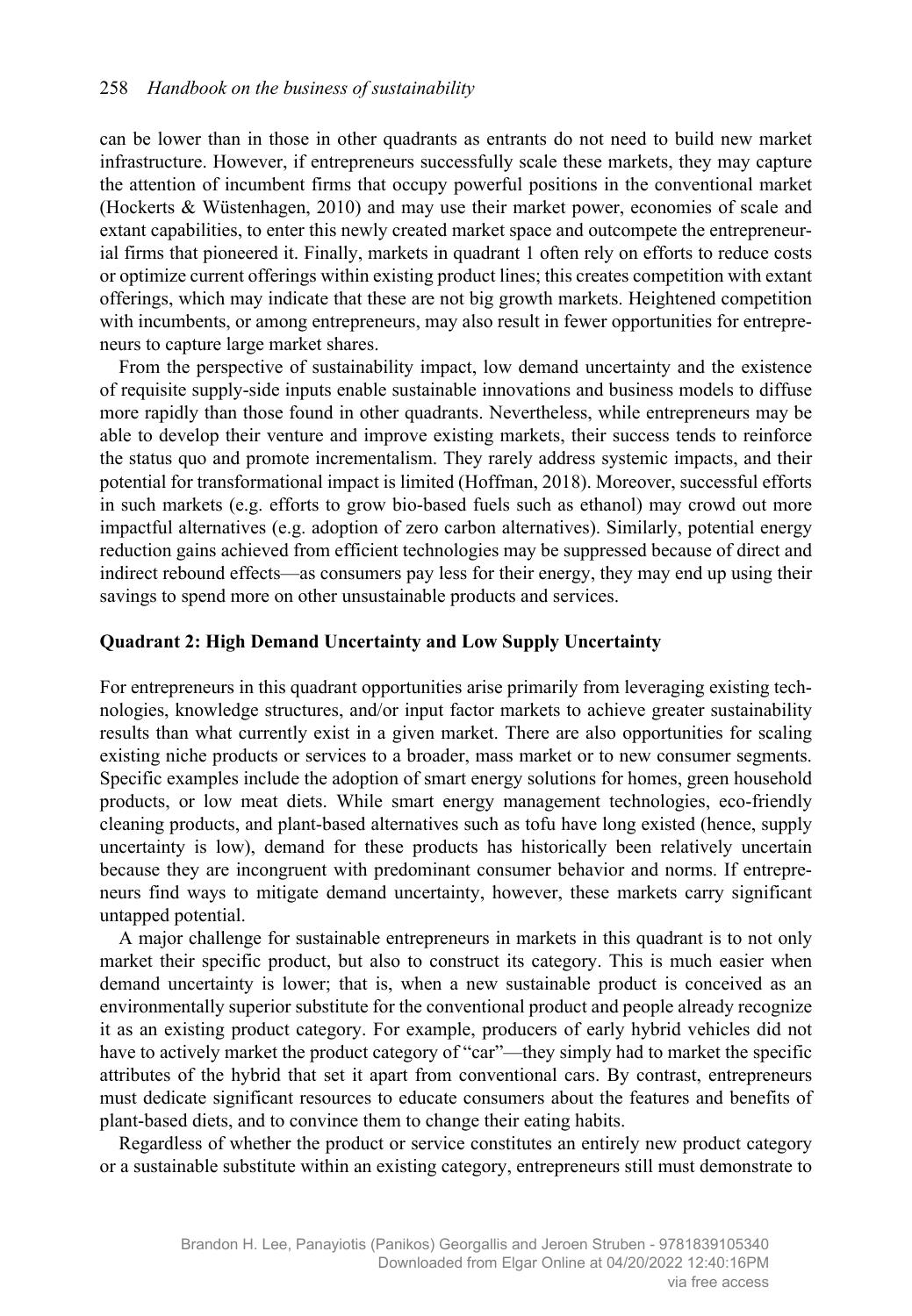consumers that their product or service is of at least similar quality as conventional alternatives. Historically, most green products have entailed greater costs than similar conventional products, and thus consumers often perceive a trade-off between product sustainability attributes and product quality (Raghunathan, Walker Naylor & Hoyer, 2006). Moreover, higher costs—and subsequently higher price tags—suggest that by following an established differentiation strategy for green products, mass adoption is difficult. For example, only 3% of the total household and laundry product market is held by green household cleaning products (Packaged Facts, 2015) and organic food constitutes only 4% of total US food sales (USDA, 2014).

Transforming niche markets into mass markets is complicated by existing norms, culture, and social structures that reinforce existing consumer behavior. Doing so is generally beyond the ability and resources of a single entrepreneur or firm. Thus, another critical challenge for entrepreneurs operating in this quadrant is to overcome the collective action challenge of increasing consumer awareness and acceptance for their respective product categories and products. Efforts to educate consumers of the value of a new product are non-excludable, meaning that competitors seeking to play in the same market will also benefit from the marketing and educational efforts or pioneering entrepreneurs. This can lead to a start-up problem (Marwell & Oliver, 1993) which occurs when the costs for an actor of contributing initially outweigh the benefits. In turn, this may lead to a situation where no one is willing to make the first move and the market never takes off. On the other hand, if some actors (e.g. entrepreneurs, social movements, scientists, government entities) are willing to bear the cost of educating consumers, that opens the door for freeriding, where actors deliberately withhold contributions and instead allow others to do the initial hard work in creating demand for the product. Overall, because of the educational and signaling efforts involved, many early investments to build legitimacy or consumer awareness may not be recouped for individual firms, making the task of mitigating demand uncertainty a collective action problem.

In terms of sustainability impact, this quadrant has significant potential because the environmental improvements are not hindered by supply side complications such as product delays, R&D output, or infrastructure build up and value chain coordination. Rather, the impact comes from changing consumer behavior. For example, there is large potential to reduce carbon footprints by changes in diets (Reisch, Eberle & Lorek, 2013), as the substitution of meat for plant-based alternatives can reduce greenhouse gas emissions considerably (McMichael et al., 2007). A transition to a plant-based diet would significantly decrease these methane emissions, which constitute 16% of total greenhouse gas emissions (IPCC, 2013). Plant-based diets are also healthier for individuals, have less impact on ecosystems, and a plant-based agriculture produces more food with fewer resources, which increases food security. Many other available solutions in other industries and sectors such as substituting air travel for train travel can make a significant impact.

However, for these alternative practices to have significant impact, mass market adoption is critical. Achieving this is not only uncertain but also takes time. For example, many food consumption choices are closely tied to cultural practices (Thøgersen, 2010) and so a change to a more plant-based diet would require a large societal shift. Further, cognitive limitations and socio-behavioral influences may lead consumers to take fewer actions than what is possible. For example, consumers have difficulties sorting through alternative categories with many products promoted as sustainable, but with only few having demonstrable impact (Prado, 2013). In the case of mobility, consumers have difficulty differentiating between the impact of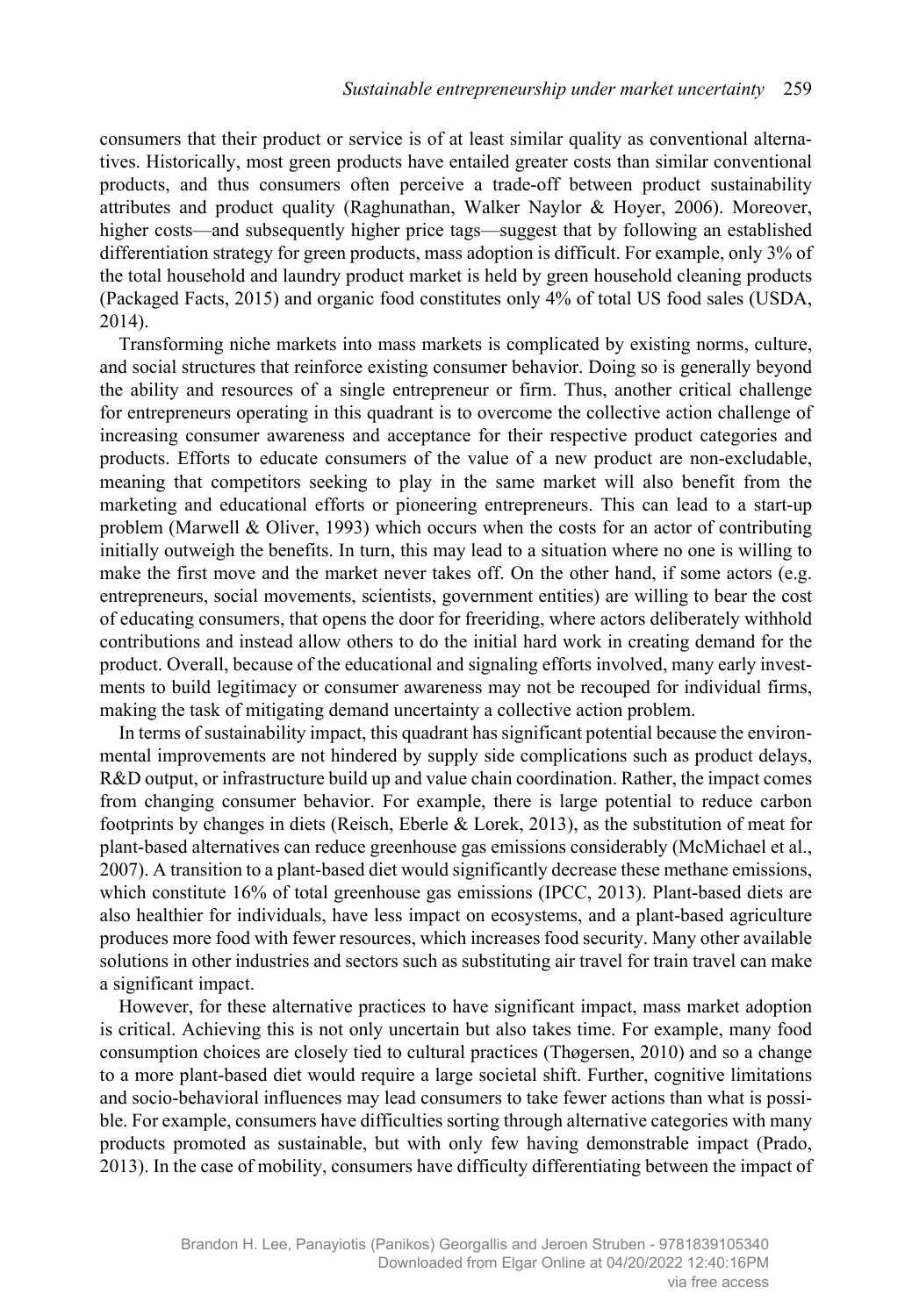hybrid electric vehicles and the more radical battery electric vehicles. Adoption of alternative practices may also produce several unintended consequences under high demand uncertainty. For example, even if consumers adopt the product, they may not use it in the intended way, nullifying the environmental impact. Further, policies implemented without care may threaten food security for certain individuals. For example, rice paddies, a large methane contributor, are a main dietary staple for many countries and replacing them could jeopardize food access for those communities. Likewise, local economies and employment can be threatened in communities which currently rely on industrial, large-scale farming practices for their livelihood.

#### **Quadrant 3: Low Demand Uncertainty and High Supply Uncertainty**

Markets in this quadrant are characterized by high potential demand but the supply-side solutions either do not exist, are not able to scale due to lack of product–market fit, are too costly, or face competition from incumbent players. In short, these markets embody the aphorism, "build a better mousetrap and the world will beat a path to your door." In the context of sustainable entrepreneurship, these types of markets arise when there is a demonstrated need to remedy an environmental problem via market mechanisms. This demand is more likely to exist when the alternatives promoted by entrepreneurs provide limited disruption to consumers' lifestyles. For example, sustainable alternatives to plastic would face limited demand uncertainty, provided that they are functionally equivalent and offered at a similar price.

Opportunities for entrepreneurs in this quadrant are abundant and can have potentially massive payoffs. For example, it is estimated that the amount of plastic in the ocean is 150 million metric tons with that number growing to 600 million metric tons by 2040 if things remain the same (Parker, 2020). There is clear demand to solve this growing environmental problem. Among the many possible solutions that could address this massive environmental issue are bio-based polymers or bioplastics that use naturally derived feedstocks and/or use biological processes for their production. Given the environmental benefits associated with bio-based polymers such as greenhouse gas emission reductions, biodegradation and energy efficiency, these polymers are a possible solution to the plastic pollution problem. Such polymers have been commercially produced for a long time—vulcanized rubber is one example but petroleum-based synthetics, being cheaper and more versatile, have dominated the market. As a result, the total market share for bioplastics is only about 1% despite ostensible demand to address this environmental issue because the supply-side uncertainties are challenging and delay market formation.

The existence of robust demand, however, creates massive incentives for entrepreneurs to address supply-side uncertainties via innovation. For example, entrepreneur Mark Herrema of Newlight Technologies worked for ten years to develop a novel biocatalysis process using an enzyme technology that uses methane (a potent greenhouse gas) to make plastic. These innovations have enabled his product AirCarbon to be cost-competitive with conventionally produced polymers, but has the added benefit of being carbon negative, meaning that its production captures or destroys more carbon dioxide than was emitted to make it (https://www .newlight.com/aircarbon). Mark Herrema and his company exemplify the kinds of opportunities this quadrant can afford persistent entrepreneurs. Finding and patenting pathbreaking technologies can provide first mover advantages. Other first mover advantages in these types of markets may involve the chance to set the standards in line with one's capabilities and becoming the de facto market leader.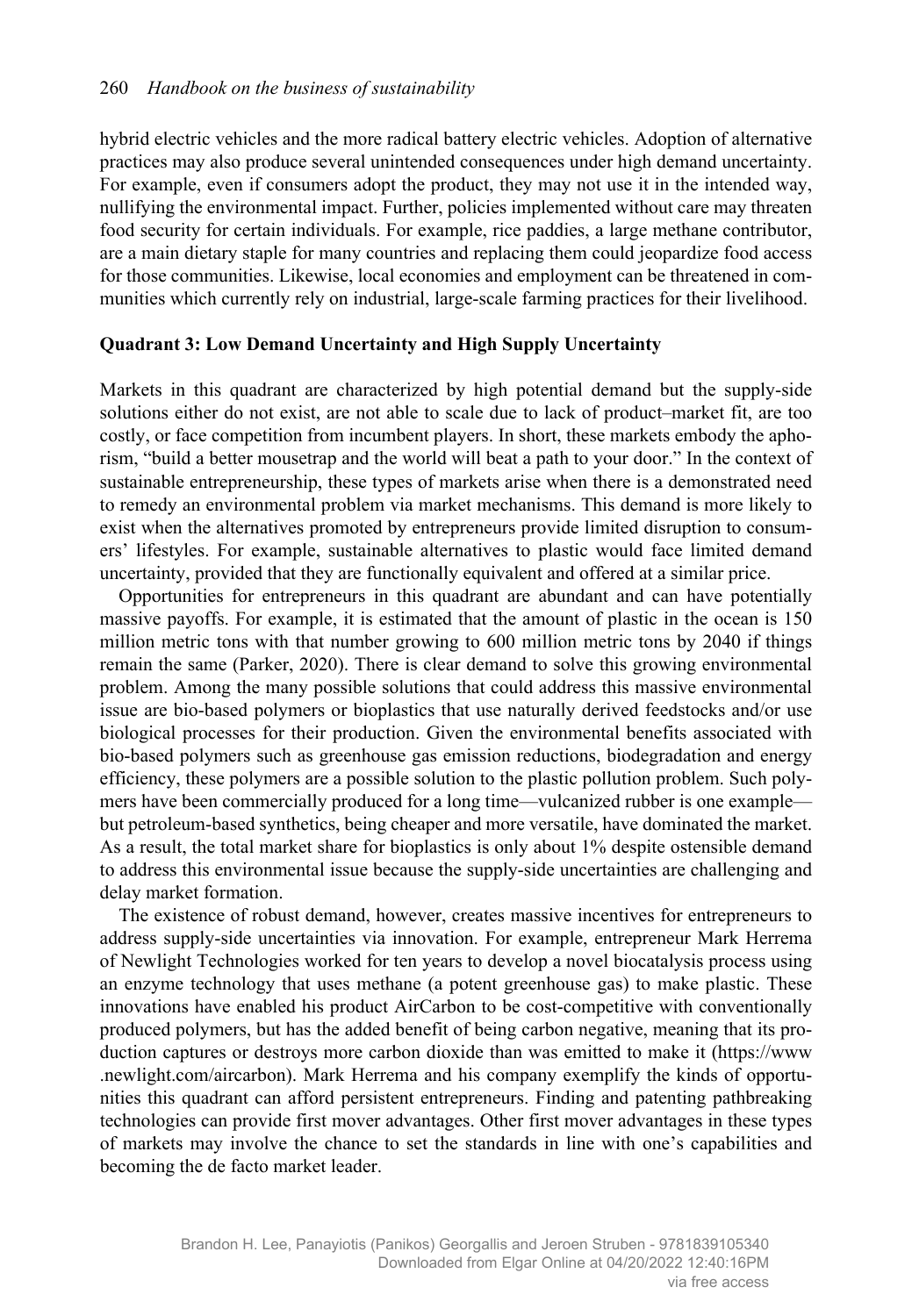Despite the potential payoffs for breakthrough innovations, major challenges exist for entrepreneurs operating in this quadrant. Entrepreneurs face the uncertainty of whether the resources they possess suffice for scaling within the requisite time frame, and the unproven nature of the technologies entrepreneurs are developing in these markets means that they are inherently high risk. In many cases, given the interdependent nature of many technologies in terms of knowledge, distribution and standards with existing systems (Agarwal, Moeen & Shah, 2017), decisions cannot be made in isolation. This need for coordination further increases the risk associated with developing these technologies. For example, in the transportation sector there are major uncertainties about what energy sources may fuel future mobility (electricity, hydrogen, or more efficient conventional biofuels). In the case of electric cars, there are uncertainties regarding which battery type (liquid lithium-ion, solid state lithium-sulfur, lithium-ion etc.) will become the standard. Further, for each of these types of batteries, there are many possible technological design approaches and standards that market actors across the value chain have yet to agree upon. In sum, entrepreneurs operating within these value chains face large risks due to unclear time horizons, uncertainty about obtaining funding for R&D, and interdependence with other incumbent players and dominant technologies.

For markets in this quadrant, a key sustainability benefit is that a completely new set of options may become available to address the negative externalities of the current system. A fundamental idea within economics is that externalities are internalized in the pricing, but this assumption is often violated, creating opportunities for sustainability impact though entrepreneurial activity (Cohen & Winn, 2007). For example, investments in renewable energy technologies and the deployment of solar and wind energy have led to a decline of coal-based electricity production, which has been a large contributor to GHG emissions (World Bank, 2014). If successful, green technologies such as nuclear fusion can also provide a step change to accelerating carbon emissions mitigation.

Yet, the promise of a technological panacea is also dangerous. The hope for unproven silver bullet alternatives can crowd out investment in and preempt efforts to scale up efforts behind mixes of proven but less exciting alternatives. Consider, for example, Carbon Dioxide Removal (CDR) technologies that pull carbon out of the air. These technologies are unproven and not widely used, and most approaches face significant barriers to deployment. Yet, such solutions are much discussed in the media and favored by thought leaders as "silver bullets," as illustrated by Bill Gates' call to pursuit technological CDR as a climate miracle (Vidal, 2018). Such attention to technological solutions may also draw attention away from the fundamental need to alter consumption practices, necessary to avoid pressing climate change impacts.

#### **Quadrant 4: High Demand Uncertainty and High Supply Uncertainty**

Markets in this quadrant are characterized by both lack of demand for a potential new product or service and limited present supply-side elements. In many cases, these markets are at very early stages in their development and actors have yet to substantively begin to address demand- and supply-side uncertainties. Collective action is sorely needed to foment demand and address complex supply-side decision making and coordination. In the context of sustainable entrepreneurship, these types of markets exist when there is an externality to be addressed but there is limited understanding of the nature and scope of that externality. Furthermore, there can be uncertainty regarding how potential solutions may interface with market mechanisms and demand-side consumption patterns and practices. Uncertainty may also exist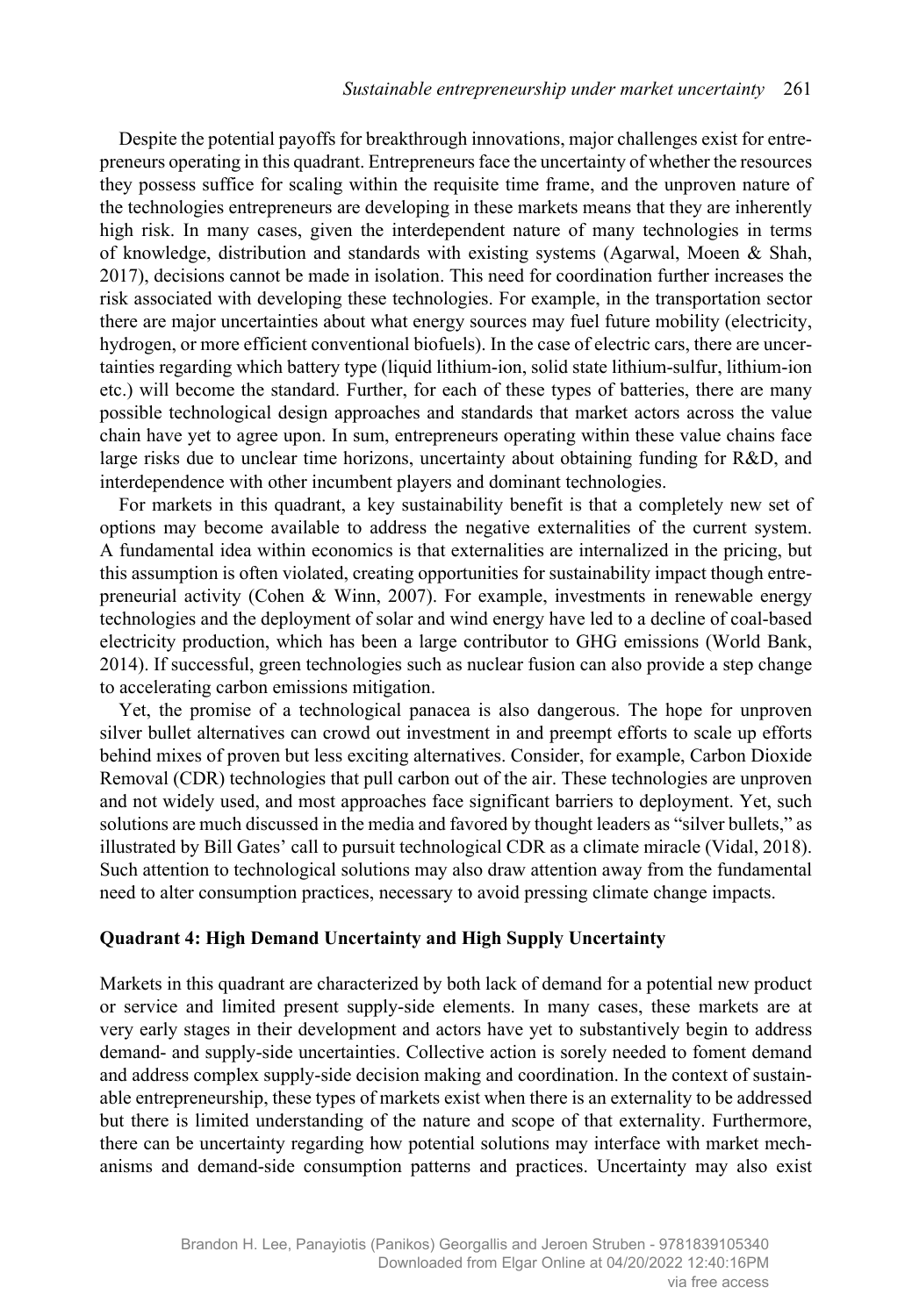regarding how nascent solutions can effectively scale or because the solutions may conflict with prevailing consumer attitudes and practices. Nor is it clear how the required solutions can be provided effectively and profitability. As a result, there are limited incentives for the development of supply-side solutions to satisfy unclear demand for solutions to environmental problems.

Consider how existing food systems face myriad challenges—increasing population, resource scarcity, climate change, and food security concerns. All of these issues are prompting a re-evaluation of the sustainability of existing food production, distribution, and consumption practices and products. Entomophagy (the use of insects for food) is a nascent market that has the potential to fundamentally address some of the sustainability concerns outlined above. However, the market faces high levels of demand and supply uncertainty. While using insects as a food source is common in some countries, most people in Western countries view such a practice with disgust and fear and regard it as primitive behavior (Dobermann, Swift & Field, 2017). Western consumers are therefore hesitant to alter their consumption practices, even where these products are available in supermarkets or restaurants. These practices are strongly rooted in culture and constitute a source of demand uncertainty for those seeking to create a market for edible insects in Western countries. In addition to this demand-side uncertainty, supply-side uncertainties revolve around food safety and nutrition management issues (e.g. microbial risks, toxicity, allergic reactions, anti-nutrient properties, and variable nutritional value), production concerns (e.g. R&D, production technologies, automation, and efficiency), and regulation (e.g. ambiguous or nonexistent regulations and laws for insect consumption). Other markets-in-formation exhibit similar high demand and supply uncertainty, such as hydrogen-based airline and electricity-based private road transportation.

Precisely because of the large uncertainties there are opportunities for entrepreneurs to benefit from early mover advantages, similar to those indicated in opportunities for quadrants 2 and 3. Yet, in this case, such upsides may be larger and more fundamental because early movers cannot only benefit from economies of scale but are not constrained by extant market infrastructure and so can set the rules of the game on their terms—determining standards, shaping consumer preferences, and moving into the most attractive consumer categories. In the edible insect industry early movers such as Aspire Food Group have been able to secure funding and develop a vertically integrated chain of larvae farming, commercial scale cricket raising, and commercialize initial product lines including superfoods and pet foods within this still nascent and uncertain industry.

Because markets in this quadrant combine characteristics of both quadrants 2 and 3, the challenges identified in quadrant 4 are magnified. However, the combination of supply and demand uncertainty also creates fundamentally new challenges. Start-up problems occurring in this quadrant are particularly challenging because success not only requires alignment and coordination across actors to assure the effective production and distribution of established technologies, but these efforts have to take place without a promise of demand or clarity about the sorts of solutions consumers like. Development of edible insect markets, for example, requires coordination across a value chain of producers (insect rearers), processors, distributors, retailers, restaurateurs, and consumers. And to successfully form a viable market for edible insects will most likely require the efforts of other actors as well. Industry associations and standards bodies have to work to develop quality standards and lobby government for favorable regulation. Government agencies will have to develop a regulation that legally defines the category and enforces minimum health and safety standards. NGOs and move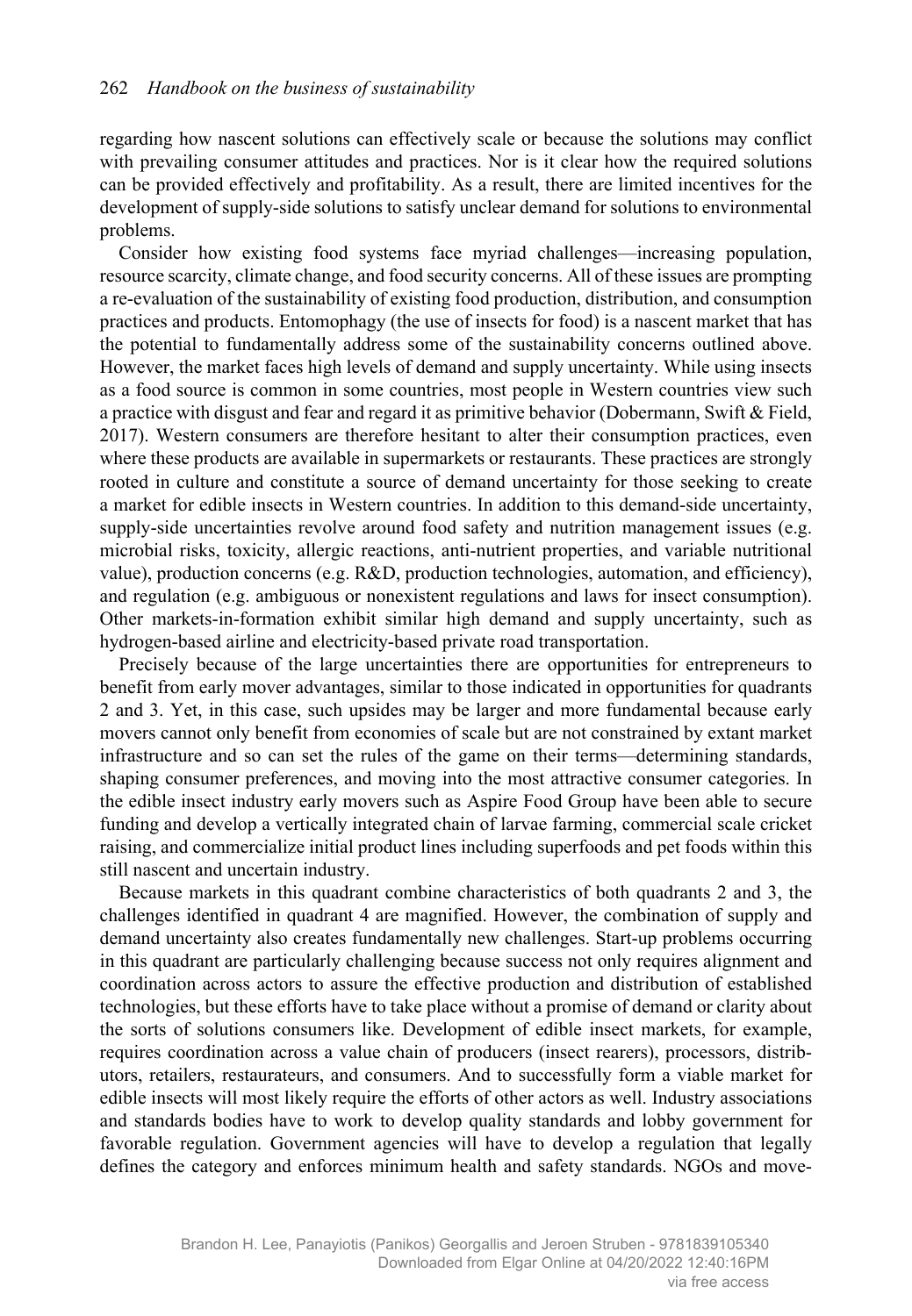ments could work with producers to shift norms and cultural stigmas surrounding human consumption of insects. All of this requires the alignment of distinct resources that each of these actor types bring to the market. If actors are unable to achieve this alignment, collective action problems are multiplied, and all actors will experience greater uncertainty as a result. In the edible insect market, hundreds of start-ups have disappeared (Engstrom, 2020).

These start-up problems can have major consequences for the market as a whole, including failure or significant delays. This is vividly demonstrated in the automotive industry by the failure of Better Place, which set back advances in automotive electrification, as discussed in our introduction. Occasionally, a visionary actor with deep pockets can make massive investments, shaping and developing markets in this quadrant, thereby avoiding some of the coordination challenges. Yet such paths are still fraught with enduring failure risks. For example, Elon Musk's Tesla, having partially relied on external government support for bailouts, battery factory development, and consumer purchase subsidies, took ten years to become profitable and has yet to achieve his goal of mass-commercialization of the electric car (Ayre, 2018).

Given the highly novel and uncertain nature of these markets, the potential for impact is also uncertain, particularly in cases where there is limited understanding of the scope of the externalities to be addressed. But generally these are markets with high impact potential, insofar as entrepreneurs and other actors involved manage to construct market infrastructure on both the supply and demand side. For example, geoengineering, defined as a set of technological interventions into planetary systems to manipulate the Earth's climate, is ripe with controversy. Supply uncertainty is inflated as the technology is unproven and its consequences unknown. And demand is unpredictable as actors grapple with the ethics of whether, and by whom, decisions about "adjusting the world's thermostat" should be made (Augustine et al., 2019). The promise, however, is enormous with some hailing geoengineering as the last chance to save the planet (Anshelm & Hansson, 2014). The case of geoengineering, therefore, exemplifies both the heightened uncertainty of markets in quadrant 4, but also the uncertainty regarding their potential impact on climate change mitigation efforts. As with quadrant 3 markets, the danger is that unproven market solutions may be seen as silver bullets that allow us to continue living unsustainably or crowd out investments in more feasible alternative solutions.

## DISCUSSION AND RESEARCH AGENDA

Sustainable entrepreneurship is a growing field, garnering greater attention and relevance as the world increases its understanding of the scope and magnitude of the climate crisis. Yet the literature on sustainable entrepreneurship has largely mapped onto the trajectory of our understanding of "conventional entrepreneurship"—that is, that opportunities are conceptualized as independent of entrepreneurs and rooted in market failures and imperfections (Muñoz & Dimov, 2015). The focus on opportunities that are "out there" to be discovered, rather than on the creation of entrepreneurial opportunities, leads to an emphasis of win–win solutions that promise a fast and easy payback. This approach constrains the study of sustainable entrepreneurship to contexts where individual and collective incentives align, and at worst, it may lead entrepreneurs to focus on the "low hanging fruit" at the expense of riskier but potentially more rewarding transformational solutions that would more effectively or comprehensively address sustainability challenges. Historically, the dominant mode of technological innovation has been incremental in nature (Mokyr, 1992) and research on the greening of business suggests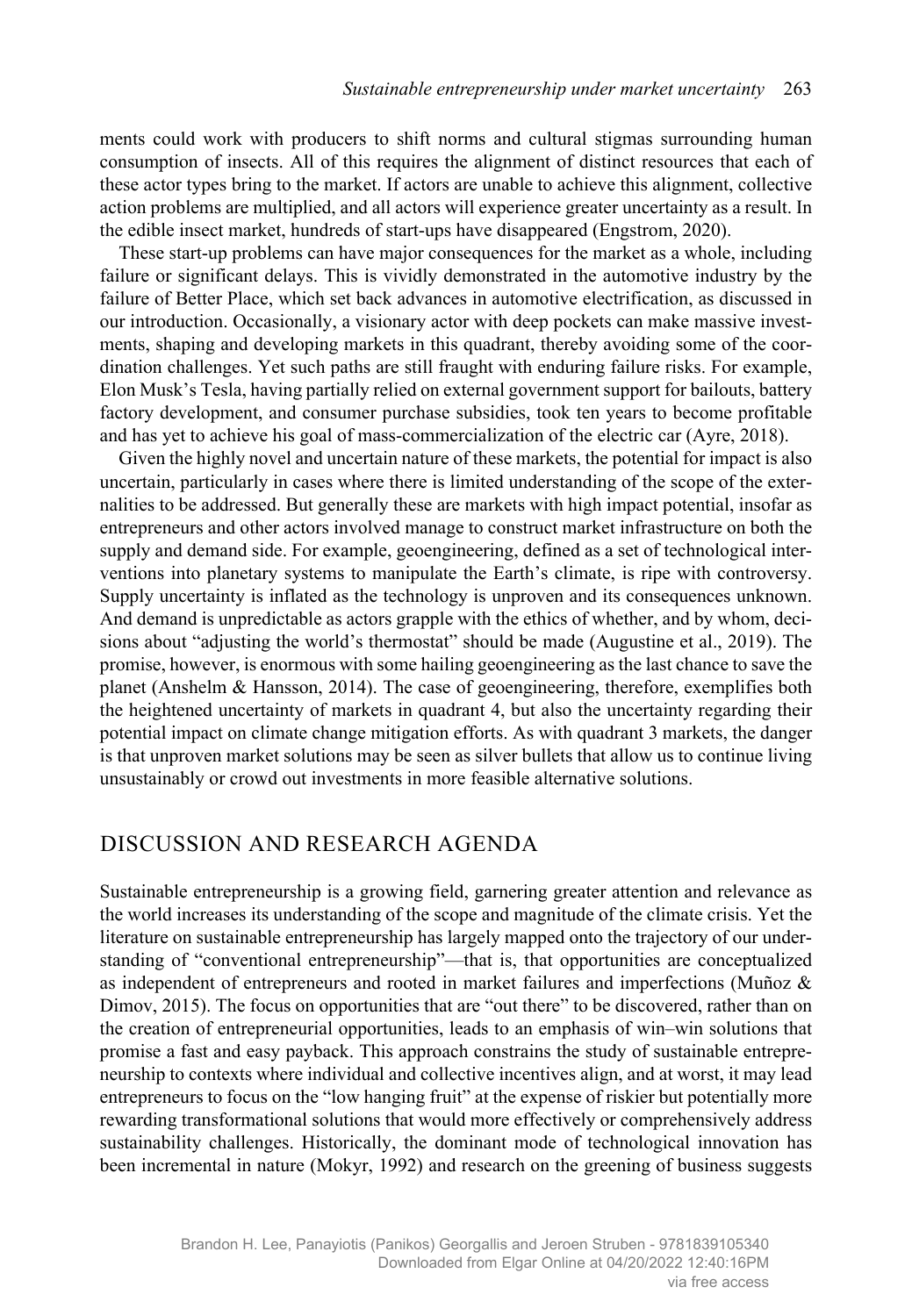a similar pattern—that most environmental solutions to date have been quite incremental (Ambec & Lanoie, 2008).

Things must change. Hoffman (2018) suggests that approaches of "tinkering around the edges" are reaching a point of diminishing returns and are not enough to address the massive sustainability challenges we face. Instead, he proffers "sustainability 2.0 solutions"—efforts that are focused on systemic, transformational changes to the way that markets function.

Our purpose in this chapter has been to address this shortfall in the literature by broadening the scope of sustainable entrepreneurship; we set forth a framework to better understand the challenges and opportunities that sustainable entrepreneurs face across varying degrees of supply and demand uncertainty. More radical solutions such as those located in quadrants 2, 3 or 4 can have a big impact and therefore merit more sustained and extensive scholarly attention. These more transformational opportunities tend to require the adoption of longer time horizons and the development of novel technical or organizational capabilities due to the presence of high uncertainty. Collective action may be needed to build a range of market infrastructure such as developing requisite standards and regulation, coordinating value chains, legitimating new product categories, and shifting consumer behavior (Jones et al., 2019; Struben, Chan & Dube, 2014; Lee et al., 2018; Bridoux & Stoelhorst, 2020). Drawing upon existing research and the framework provided in this chapter as a starting point, we identify several promising directions for further research below.

#### **Private- vs. Market-Oriented Resource Allocation**

For individual entrepreneurs, a key dilemma is how to position themselves vis-à-vis existing opportunities and how to allocate the scarce resources they possess. Many sustainable entrepreneurs cobble together viable sustainable business models from various elements leveraging existing resource and input factor markets, extant supply chains, proven marketing channels, and pre-existing norms, and regulations that favor their venture. This pathway generally results in entrepreneurs creating value for themselves and their customers through the allocation of private-oriented resources to develop and market an environmentally friendly alternative to what conventional markets offer. This approach is consistent with conventional admonitions from strategic management scholars for firms to search for competitively advantageous positions in a market and then allocate resources in such a way that allows them to attain competitive advantage (Schilling, 2002). Despite the potential for significant private gains, this differentiation approach is limited in terms of broader sustainability goals given the relatively smaller customer niche targeted.

Other sustainable entrepreneurs attempt to fundamentally shape the infrastructure of markets or to create entirely new markets. In these cases, simply focusing on developing their individual venture by allocating privately oriented resources (such as R&D or brand marketing) is insufficient. Collective action problems accumulate and markets eventually fail if no one is attending to the development of critical market infrastructure (Struben et al., 2020). Because resource allocation decisions are intimately tied to collective action problems and solutions (Lee et al., 2018), how sustainable entrepreneurs choose to allocate and mobilize resources is consequential for the emergence and development of sustainable markets. To our knowledge, scant research to date has examined fundamental questions regarding the nature of the resources that entrepreneurs allocate to building their firms versus the market. More research is needed to understand how entrepreneurs make decisions regarding which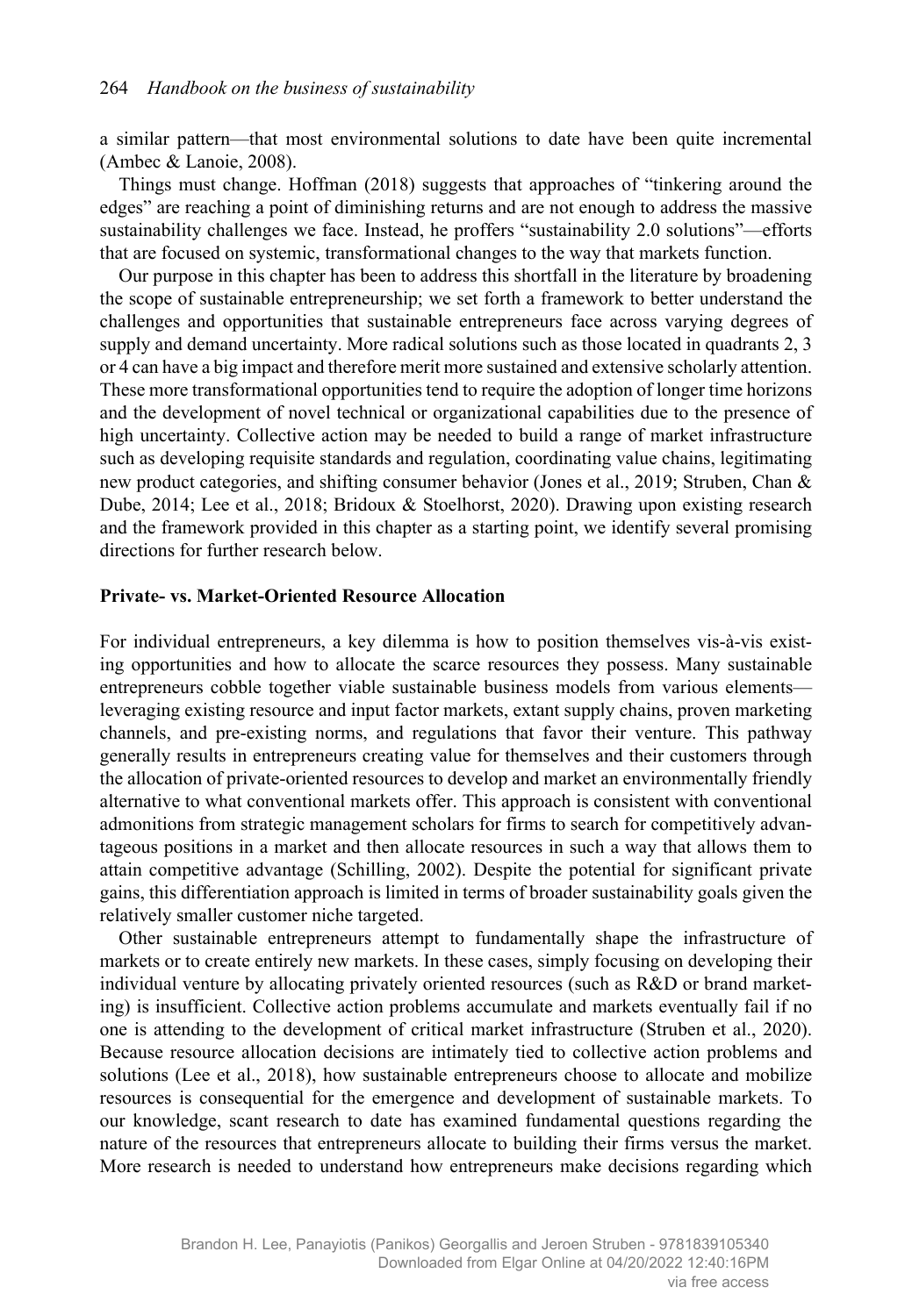resources to allocate when, and under what conditions. Finally, greater understanding of the consequences of such decisions would represent an important theoretical advancement that could also inform government policy and entrepreneurial decision making.

#### **Overcoming the Failure of Collective Action**

Entrepreneurship scholars have begun to address collective action problems such as the tragedy of the commons and freeriding (see Sarasvathy & Ramesh, 2019; York, Vedula & Lenox, 2018). However, our framework points to the more fundamental start-up problem that characterizes many market formation efforts found in quadrants 2‒4. The start-up problem occurs when all interested actors can see that it would be beneficial for market infrastructure to be developed, but no one contributes because the returns on that contribution are very low. As a result, interested actors all wait around for someone else to make the first contribution, which does not happen and the market fails (see Lee et al., 2018). More research is needed to understand whether and to what extent the start-up problem exists for sustainable markets. This requires more research focused on the very early moments of market formation and on markets that fail to form (Ozcan & Santos, 2015). Most extant research on market formation relies on data collected only after the market has begun to form, which means that early critical collective action problems evade the purview of scholars. We also see value in comparative approaches to market formation, both across markets residing in different quadrants and, where possible, of "conventional" and "alternative" markets for the same products.

#### **Coordination Challenges**

Understanding how and when coordination may break down during market formation efforts is another critical future research direction. Sustainability markets tend to include a more heterogeneous array of actors—from the public, market, or civil society spheres—compared to conventional markets, and those actors may have different values and ideologies (Georgallis  $&$  Lee, 2020). Thus, the successful expansion of these markets often depends on a collective effort that involves entrepreneurs and incumbents, private and public organizations, regulators and NGOs. While important, such collective attempts are far from perfect and difficult to navigate. Yet we still don't know enough about what the joint presence of these actors means at the level of the market (Struben et al., 2020), and how it affects collective action in particular.

Many of the early mover entrepreneurs in market formation efforts (particularly those found in quadrant 4) are likely the zealots (Coleman, 1988)—those driven by ideology, vision, obsession, or other non-pecuniary motivations. In the context of sustainability, these zealots tend to be concerned less about private benefits and more about public good, while later mainstream entrepreneurs and incumbents may step in to grasp the opportunities created by the more committed early movers (e.g. Hockerts & Wüstenhagen, 2010). These important junctures in market evolution are precisely the instances when coordination may break down, as these actors have different identities, goals, and visions for the market. The actors can disagree on the means (e.g. to work from within the incumbent market infrastructure or break from it) or ends (e.g. whether the market should be a niche or become the mainstream offering). The identification and empirical exploration of these critical junctures and thresholds are critical for a more detailed and causal understanding of market formation dynamics.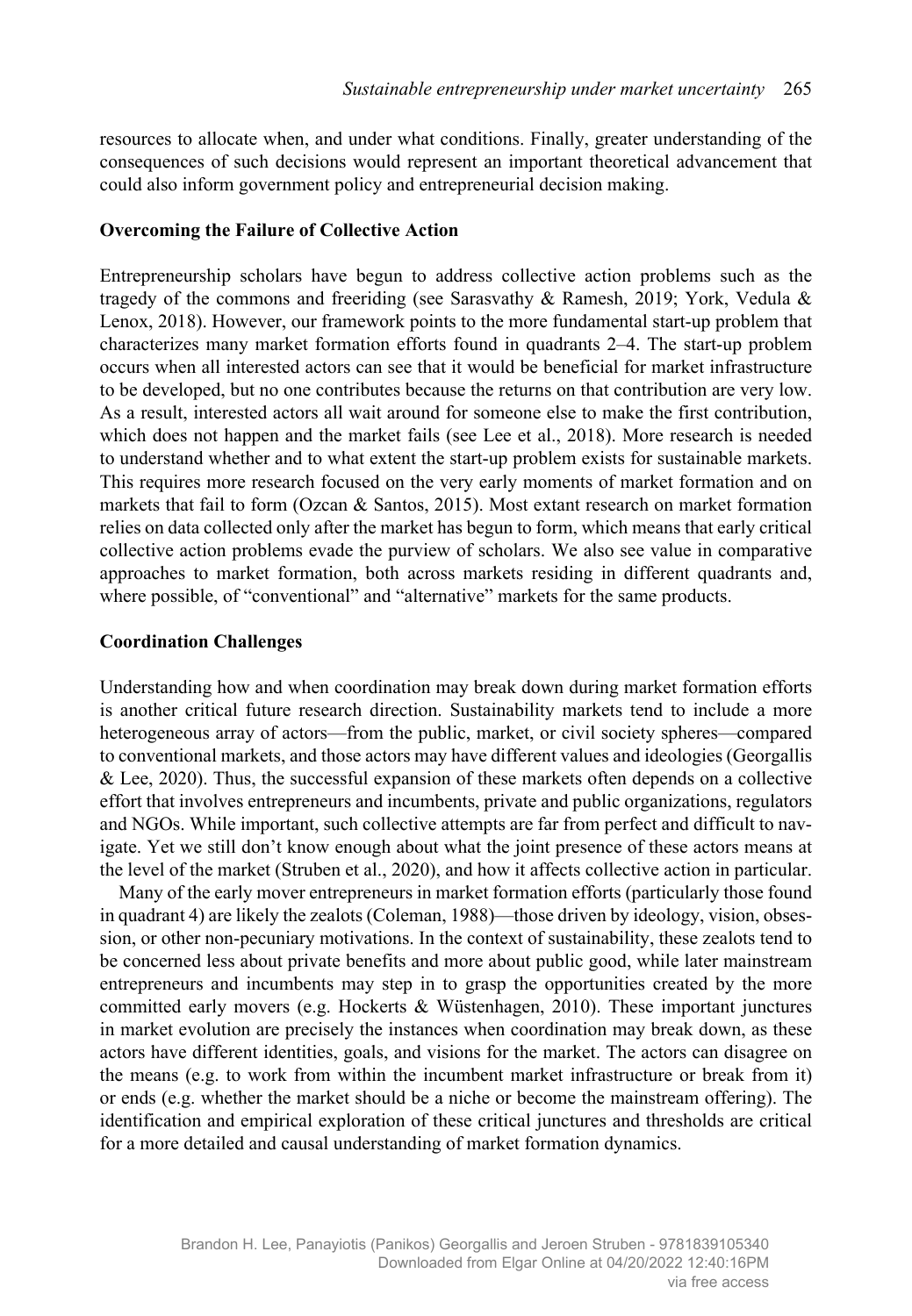When a market reaches a critical point where key actors disagree on how to proceed, we can imagine several possible paths. One is a breakdown in negotiations with the market failing or remaining a niche for the "hardcore" and ideologically committed sustainable entrepreneurs; another is that incumbents and less committed entrepreneurs "take over" the market; and yet another is reconciliation and compromise so that the market can keep growing. Studying potential pathways out of "lock in" situations is paramount for understanding how markets can outgrow their niches.

### **Market Participants Beyond the Entrepreneur**

As mentioned from the outset, it is rare that a single entrepreneur is able to singlehandedly orchestrate a new sustainability market. Thus, a focus on the panoply of actors that have an interest in the market is essential. Standard setting organizations, social movements, public bodies, and other non-market actors have been important in the emergence of sustainable markets (e.g. Jones et al., 2019; Lee, Hiatt & Lounsbury, 2017). For example, industry associations facilitate collective action (Russo, 2001), and social movement organizations act as mobilizing structures coordinating resource provision (Sine & Lee, 2009). Social investment forums have coordinated collective action around green investing; and Greenpeace organized several conferences and demonstration projects for renewable energy. But not all moral markets benefit from strong social movement support, and this has implications for the coordination of collective action (Georgallis & Lee, 2020). When there is limited support from social movements, industry associations or even the state may need to play a more active role in coordination. While some research has examined how intermediary actors affect processes of market emergence, the interactions and potential complementarities between intermediaries as industries evolve merit more attention.

## **Evolving Market Uncertainty and Pathways to Sustainability**

Beyond better understanding the opportunities, challenges, solutions, and impacts within each quadrant, we call for more dynamic perspectives about high impact sustainability pathways. That is, we need to better understand the implications of markets moving from quadrant to quadrant as they evolve (Lee et al., 2018). A prevalent view in evolutionary perspectives is that markets move in a stepping-stone way towards high impact (Berkhout et al., 2010; Westley et al., 2011). However, it is an open empirical question whether this happens. Markets are prone to "lock-in" effects and path dependencies and pressures to pursue intermediate solutions or solutions within existing market infrastructure which may result in a suboptimal outcome. For example, natural gas, often touted as a stepping-stone towards a fully carbon-free electricity sector, may crowd out the funding and development of renewable resources (Gürsan and de Gooyert, 2020). Such incremental pathways may be simply too slow for the challenges our societies face. Overall, we urge researchers to take into account both the trajectory of markets but also the pace at which they evolve and what that means for achieving meaningful sustainable change.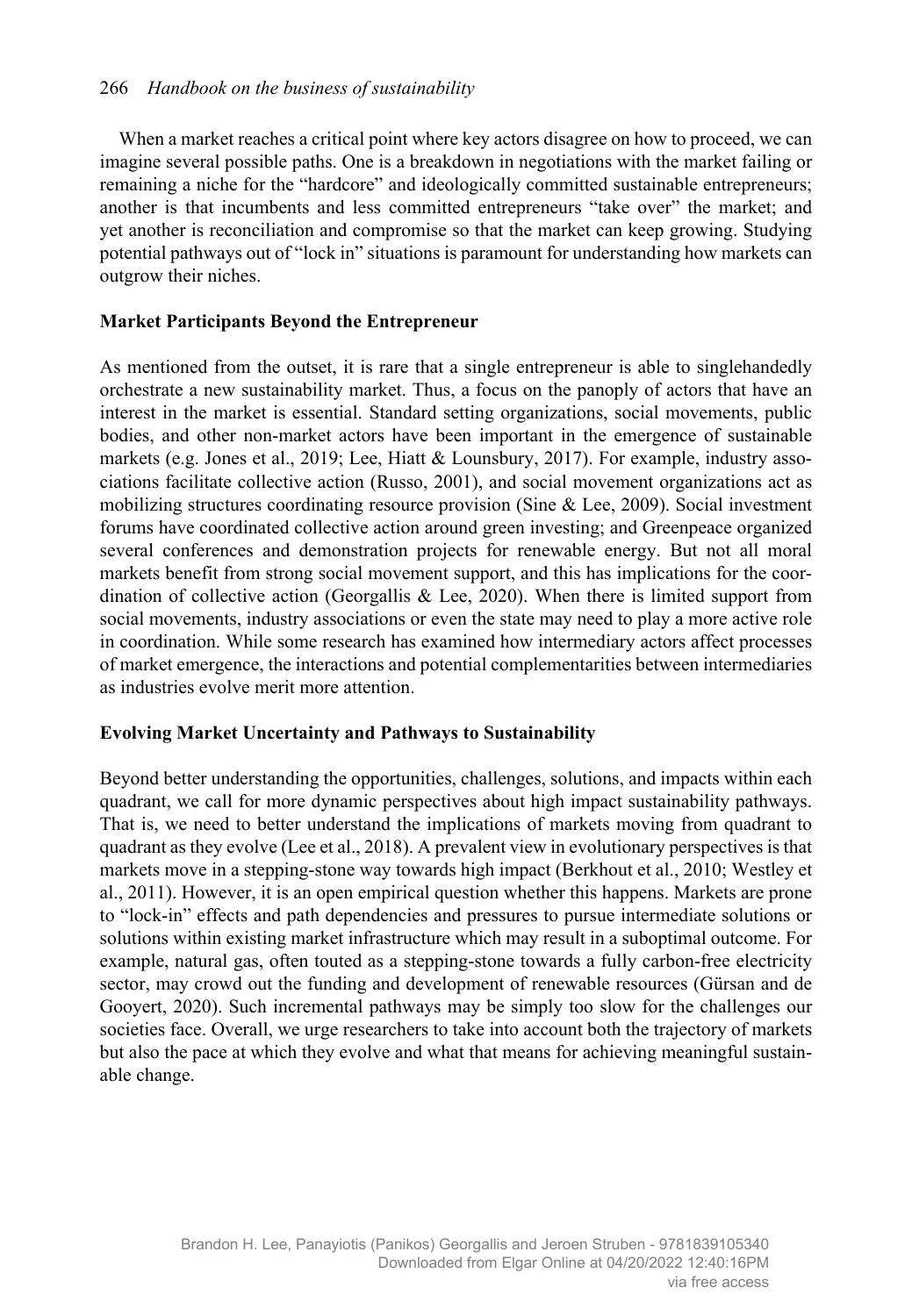#### **Stimulating Sustainable Market Formation**

The different challenges that actors face imply that efforts to stimulate the formation of markets will differ by quadrant. By the same reasoning, the type of coordination and stimulation required for forming sustainable markets—and at a pace so they make an impact—is very much tied to the level and nature of market formation uncertainty.

For example, within quadrant 1, to stimulate the adoption of an existing environmentally preferable good or service, governments may put in place purchasing policies that require a percentage of purchases to be from more environmentally friendly sources, creating incentives for incumbents and start-ups alike to begin supplying greener goods and services to the government. Similarly, incumbent companies may establish supplier policies that encourage greener practices within their supply chains. Such efforts may not suffice when demand or supply uncertainty is high. In quadrant 2, market formation would more likely benefit from governments and third parties contributing to the education of the public about the unsustainability of established practices and the value of alternatives. Effective stimuli may also involve creating regulation or creating stringent standards and labeling schemes so that consumers can easily evaluate the differences between alternative options with respect to their sustainability benefits. In quadrant 3, because of the uncertainty regarding production and distribution, forming markets may require strong pricing signals (e.g. carbon pricing) or quotas (e.g. renewable portfolio standards) that speed up a switch to alternatives under high economic rather than technological uncertainty. Finally, markets in quadrant 4 may require strong pricing signals as well; but in addition, entrepreneurs operating in these markets may require assistance in coordination efforts with other market players. For example, third parties and government actors may help develop a common platform and roadmaps to reduce uncertainty and use field configuring events (Hardy & Maguire, 2010) to facilitate collective action. Future work should help us better understand how government and non-profit/social movement organizations can influence market growth in the various quadrants.

#### **Aligning Private and Public Interests**

Building sustainable markets is not just a challenge of market-oriented efforts but also of aligning societal interests with private-oriented efforts. Thus, governments can intervene to render opportunities (that would otherwise be unprofitable) more attractive to potential entrepreneurs. These may differ by quadrant. For example, policy interventions in quadrant 1 may be minimal, such as standard setting and mandates of transparency. Requiring companies to simply report environmental, social, and governance risks creates a "soft push" as it allows other stakeholders to monitor and potentially steer firms' behavior. In quadrant 2, governments can focus more on public education campaigns (e.g. what is transportation as a service; how to use smart-meters) or enact demand-pull incentives. In quadrant 3, the focus may be more on technology-push policies, including basic R&D, production subsidies, or potentially even quotas (e.g. amount of plastic in packaging) that become more and more stringent to gradually internalize externalities and incentivize firms to innovate for new solutions. Finally, quadrant 4 might require a combination of demand-pull and technology-push policies but also fostering opportunities for coordination of market actors, as discussed above.

These decisions, however, do not come without trade-offs. First, *perceived* societal interests are not fixed but malleable, and government interventions often face opposition from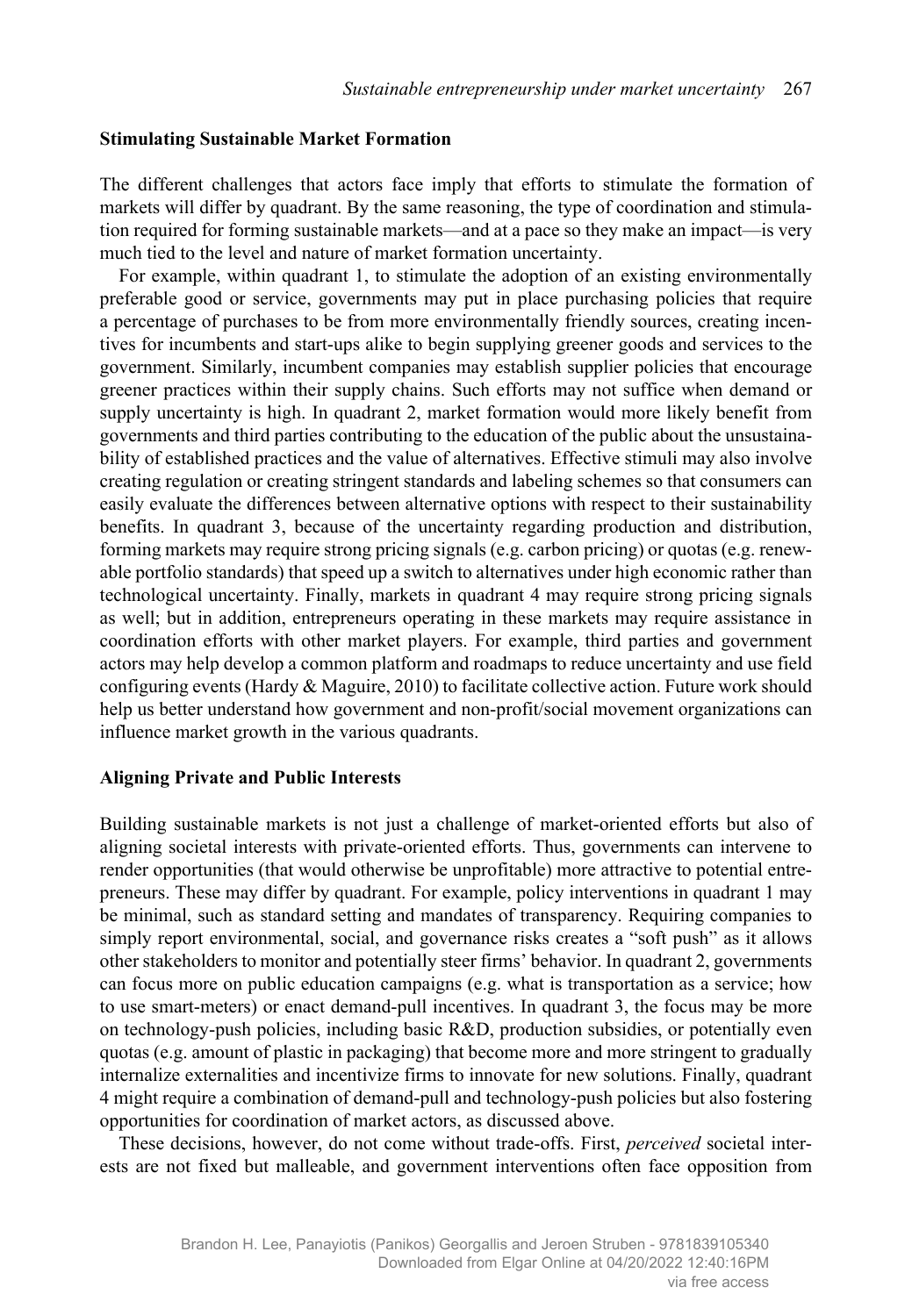incumbent groups or even from the public. It may thus be necessary to "sell" a policy on other, sometimes secondary, benefits to get the public on board with increased spending. It may require, for example, that policy-makers frame sustainability policy as industrial policy: the support of entrepreneurship and job creation. Second, insofar as they can support sustainable entrepreneurs, policy-makers need to make a choice among several alternatives (liquid natural gas vs. solar panels; hydrogen vs. electric vehicles), or support a general platform, or "bet" on multiple horses (but less on each). These issues are complicated because some solutions yield faster returns, others are more promising but riskier; some require concentrated efforts (e.g. one key technology) and others require efforts on multiple fronts (competing technologies, but also demand-side plus supply-side interventions); some face stronger opposition from incumbents and others less so. And additional trade-offs relate to the timing of government intervention: when to incentivize markets? When to push for scaling up? And when is it time to give up? Future research is needed to provide specific recommendations for how governments can navigate these trade-offs, but we expect that the supply and demand uncertainty linked to different opportunities will be central in such considerations.

# **CONCLUSION**

The unprecedented growth in human prosperity that societies have witnessed since the industrial revolution is threatened by the very production and consumption patterns that underlie our modern lifestyles. As climate change threatens the future of humanity, many look to sustainable entrepreneurship to create markets that balance economic with social and environmental sustainability. As sustainable entrepreneurs venture into these markets they face substantial uncertainty, but the implications for entrepreneurs and for sustainability are not well understood. In this chapter, we advance a framework to characterize sustainable markets across the dimensions of supply and demand uncertainty. The framework allows for a more comprehensive understanding of the challenges facing entrepreneurs, and of their potential sustainability impact.

# ACKNOWLEDGMENTS

Panikos Georgallis' research is supported by NWO VENI grant 016-125-283.

# **NOTES**

- 1. This chapter is published under a Creative Commons Attribution-NonCommercial-NoDerivatives 4.0 Unported (https://creativecommons.org/licenses/by-nc-nd/4.0/) license.
- 2. The scope of sustainability and sustainable entrepreneurship involves many interrelated dimensions beyond climate change, including biodiversity, poverty, access to food and water, and social equity. While our arguments and framework apply to sustainability issues in general, for analytical clarity the examples we use in this chapter are focused on the context of climate change.
- 3. We follow Lee et al. by defining market infrastructure as "material and socio-cognitive elements supporting the functioning of a stable market that benefits market actors" (2018: 243). Such infrastructure includes but is not limited to: agreed-upon categories, product prototypes, norms of exchange, government regulation, or technology standards.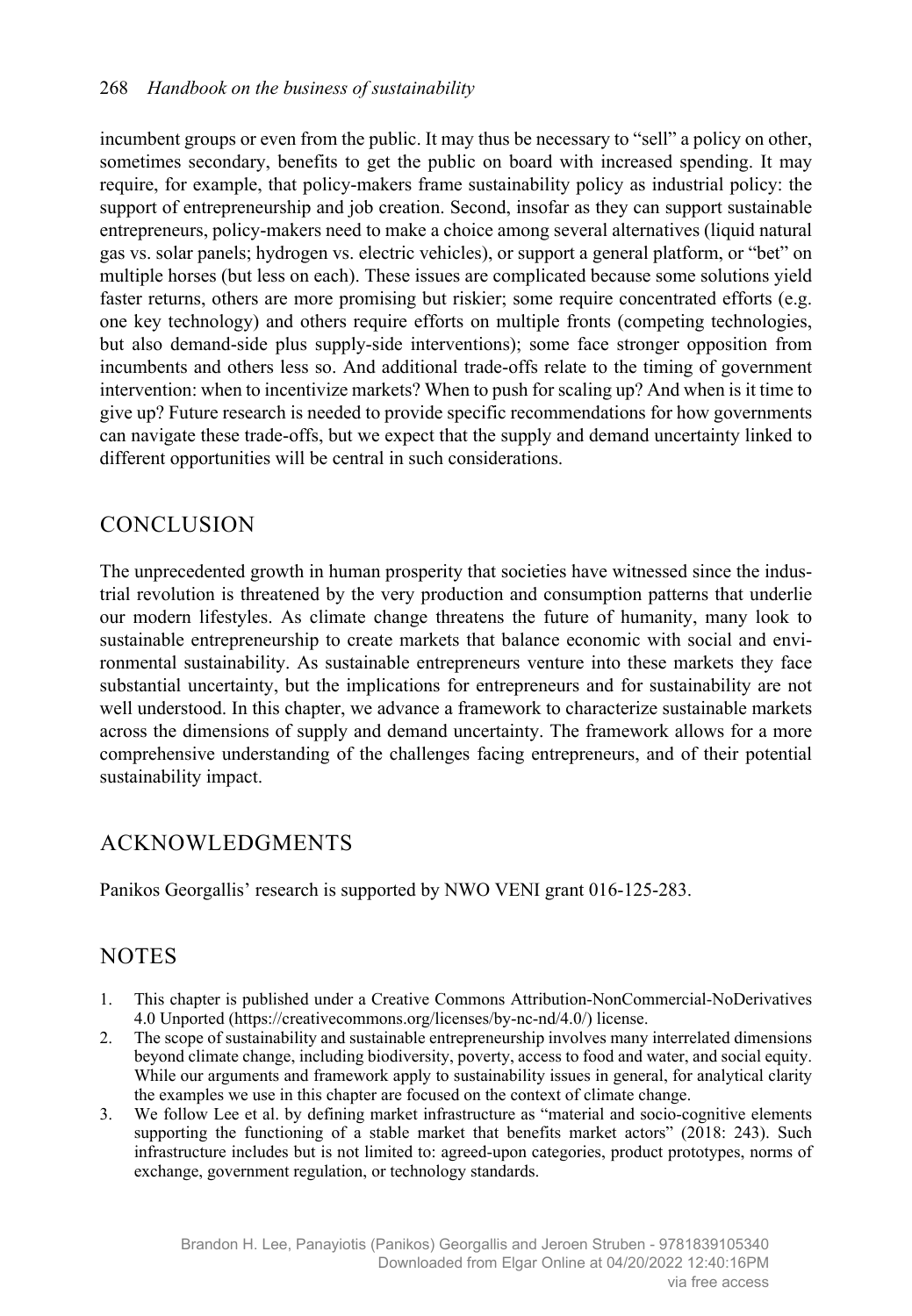4. Collective action can be defined as any action aimed at the construction of some collective good (Marwell & Oliver, 1993). As such, collective action problems arise when actors refrain from committing resources that are necessary for the construction of a collective good, even when a majority has an interest in its development.

## **REFERENCES**

- Agarwal, R., Moeen, M., & Shah, S. K. (2017). Athena's birth: Triggers, actors, and actions preceding industry inception. *Strategic Entrepreneurship Journal*, 11(3), 287–305.
- Alchian, A. A. (1950). Uncertainty, evolution, and economic theory. *Journal of Political Economy*, *58*(3), 211‒221.
- Ambec, S., & Lanoie, P. (2008). Does it pay to be green? A systematic overview. *The Academy of Management Perspectives*, 22(4), 45-62.
- Anshelm, J., & Hansson, A. (2014). The last chance to save the planet? An analysis of the geoengineering advocacy discourse in the public debate. *Environmental Humanities*,  $5(1)$ ,  $101-123$ .
- Arenas, D., Strumińska-Kutra, M., & Landoni, P. (2020). Walking the tightrope and stirring things up: Exploring the institutional work of sustainable entrepreneurs. *Business Strategy and the Environment*, *29*(8), 3055‒3071.
- Augustine, G., Soderstrom, S., Milner, D., & Weber, K. (2019). Constructing a distant future: Imaginaries in geoengineering. *Academy of Management Journal*,  $62(6)$ , 1930–1960.
- Ayre, J. (2018). Is Tesla subsidized? What's the truth about claims Tesla, SpaceX, & Elon Musk wealth only exist because of subsidies? https://cleantechnica.com/2018/02/18/tesla-subsidized-whats-truth -claims-tesla-spacex-elon-musk-wealth-exist-subsidies/.
- Berkhout, F., Verbong, G., Wieczorek, A.J., Raven, R., Lebel, L., & Bai, X. (2010). Sustainability experiments in Asia: Innovations shaping alternative development pathways? *Environmental Science & Policy*, *13*(4), 261‒271.
- Bridoux, F., & Stoelhorst, J. W. (2020). Stakeholder governance: Solving the collective action problems in joint value creation. *Academy of Management Review*.
- Cohen, B., & Winn, M. I. (2007). Market imperfections, opportunity and sustainable entrepreneurship. *Journal of Business Venturing*, 22(1), 29–49.
- Coleman, J. S. (1988). Free riders and zealots: The role of social networks. *Sociological Theory*, *6*(1),  $52 - 57.$
- Dean, T. J., & McMullen, J. S. (2007). Toward a theory of sustainable entrepreneurship: Reducing environmental degradation through entrepreneurial action. *Journal of Business Venturing*, *22*(1), 50‒76.
- Dew, N., Sarasvathy, S. D., & Venkataraman, S. (2004). The economic implications of exaptation. *Journal of Evolutionary Economics*, *14*(1), 69‒84.
- DiMaggio, Paul J., and Powell, W. W. (1991). The iron cage revisited: International isomorphism and collective rationality. *The New Institutionalism In Organizational Analysis*. Chicago: The University of Chicago Press, 63–82.
- Dobermann, D., Swift, J. A., & Field, L. M. (2017). Opportunities and hurdles of edible insects for food and feed. *Nutrition Bulletin*, *42*(4), 293‒308.
- Embry, E., Jones, J., & York, J. G. (2019). Climate change and entrepreneurship. In G. George, T. Baker, P. Tracey, & H. Joshi (Eds.), *Handbook of Inclusive Innovation*. Cheltenham, UK and Northampton, MA, USA: Edward Elgar Publishing, 377-393.
- Engstrom, A. (2020). https://www.bugburger.se/foretag/the-eating-insects-startups-here-is-the-list-of -entopreneurs-around-the-world/#gone.
- Etzion, D., & Struben, J. (2015). Better Place: Shifting paradigms in the automotive industry. In M. Pirson (Ed.), *Case Studies in Social Entrepreneurship: The Oikos Collection*, Vol. 4. Sheffield: Greenleaf, Chapter 8.
- Fauchart, E., & Gruber, M. (2011). Darwinians, communitarians, and missionaries: The role of founder identity in entrepreneurship. *Academy of Management Journal*, 54(5), 935–957.
- Fligstein, N. (2001). Social skill and the theory of fields. *Sociological Theory*, *19*(2), 105‒125.
- Fligstein, N., & Dauter, L. (2007). The sociology of markets. *Annual Review of Sociology*, 33, 105–128.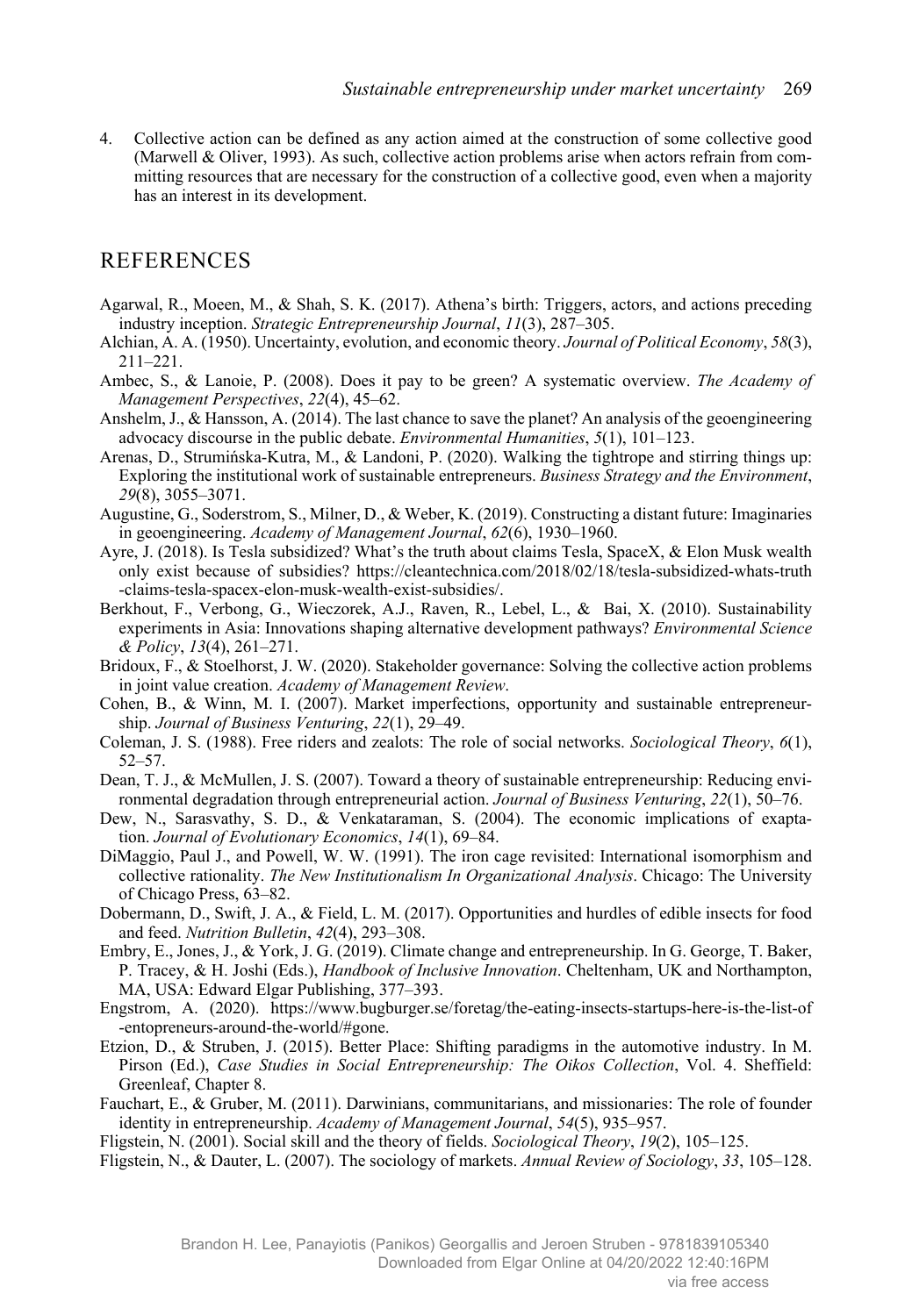- Georgallis, P., Dowell, G., & Durand, R. (2019). Shine on me: Industry coherence and policy support for emerging industries. *Administrative Science Quarterly*,  $64(3)$ ,  $503-541$ .
- Georgallis, P., & Lee, B. (2020). Toward a theory of entry in moral markets: The role of social movements and organizational identity. *Strategic Organization*,  $18(1)$ , 50–74.
- Gürsan, C., & de Gooyert, V. (2020). The systemic impact of a transition fuel: Does natural gas help or hinder the energy transition? *Renewable and Sustainable Energy Reviews*, p.110552.
- Hardy, C., & Maguire, S. (2010). Discourse, field-configuring events, and change in organizations and institutional fields: Narratives of DDT and the Stockholm Convention. *Academy of Management Journal*, *53*(6), 1365‒1392.
- Hausfather, Z., & Peters, G. P. (2020). Emissions—the 'business as usual' story is misleading. *Nature*, *577*(7792), 618–620.
- Hockerts, K., & Wüstenhagen, R. (2010). Greening Goliaths versus emerging Davids—theorizing about the role of incumbents and new entrants in sustainable entrepreneurship. *Journal of Business Venturing*, *25*(5), 481‒492.
- Hoffman, A. J. (2018). The next phase of business sustainability. *Stanford Social Innovation Review*, *16*(2), 34‒39.
- Holz, C., Siegel, L. S., Johnston, E., Jones, A. P., & Sterman, J. (2018). Ratcheting ambition to limit warming to 1.5 C: Trade-offs between emission reductions and carbon dioxide removal. *Environmental Research Letters*, *13*(6), 064028.
- IPCC (2013). Climate Change 2013: The Physical Science Basis. Contribution of Working Group I to the Fifth Assessment Report of the Intergovernmental Panel on Climate Change. Cambridge, UK and New York, NY: Cambridge University Press.
- Johnson, M. P., & Schaltegger, S. (2020). Entrepreneurship for sustainable development: A review and multilevel causal mechanism framework. *Entrepreneurship Theory and Practice*, in press.
- Jones, J., York, J. G., Vedula, S., Conger, M., & Lenox, M. (2019). The collective construction of green building: Industry transition toward environmentally beneficial practices. *Academy of Management Perspectives*, *33*(4), 425‒449.
- King, A. A., & Lenox, M. J. (2001). Does it really pay to be green? An empirical study of firm environmental and financial performance: An empirical study of firm environmental and financial performance. *Journal of Industrial Ecology*,  $5(1)$ ,  $105-116$ .
- Knight, F. H. (1921). *Risk, Uncertainty and Profit* (Vol. 31). New York: Houghton Mifflin.
- Lee, B. H., Hiatt, S. R., & Lounsbury, M. (2017). Market mediators and the trade-offs of legitimacy-seeking behaviors in a nascent category. *Organization Science*, 28(3), 447–470.
- Lee, B. H., Struben, J., & Bingham, C. B. (2018). Collective action and market formation: An integrative framework. *Strategic Management Journal*, 39(1), 242–266.
- Lenox, M., & York, J. G. (2011). Environmental entrepreneurship. In P. Bansal, & A. J. Hoffman (Eds.), *The Oxford Handbook of Business and Natural Environment*. Oxford: Oxford University Press,70‒92.
- Mair, J., & Marti, I. (2006). Social entrepreneurship research: A source of explanation, prediction, and delight. *Journal of World Business*, *41*(1), 36‒44.
- Marquis, C. (2020). *Better Business: How the B Corp Movement Is Remaking Capitalism*. New Haven, CT: Yale University Press.
- Marwell, G., & Oliver, P. (1993). *The Critical Mass in Collective Action*. Cambridge: Cambridge University Press.
- McMichael, A. J., Powles, J. W., Butler, C. D., & Uauy, R. (2007). Food, livestock production, energy, climate change, and health. *The Lancet*, *370*(9594), 1253‒1263.
- Mokyr, J. (1992). *The Lever of Riches: Technological Creativity and Economic Progress*. Oxford: Oxford University Press.
- Muñoz, P., & Cohen, B. (2018). Sustainable entrepreneurship research: Taking stock and looking ahead. *Business Strategy and the Environment*, *27*(3), 300‒322.
- Muñoz, P., & Dimov, D. (2015). The call of the whole in understanding the development of sustainable ventures. *Journal of Business Venturing*, *30*(4), 632–654.
- Ozcan, P., & Santos, F. M. (2015). The market that never was: Turf wars and failed alliances in mobile payments. *Strategic Management Journal*, 36(10), 1486–1512.
- Pacheco, D. F., Dean, T. J., & Payne, D. S. (2010). Escaping the green prison: Entrepreneurship and the creation of opportunities for sustainable development. *Journal of Business Venturing*, *25*(5), 464‒480.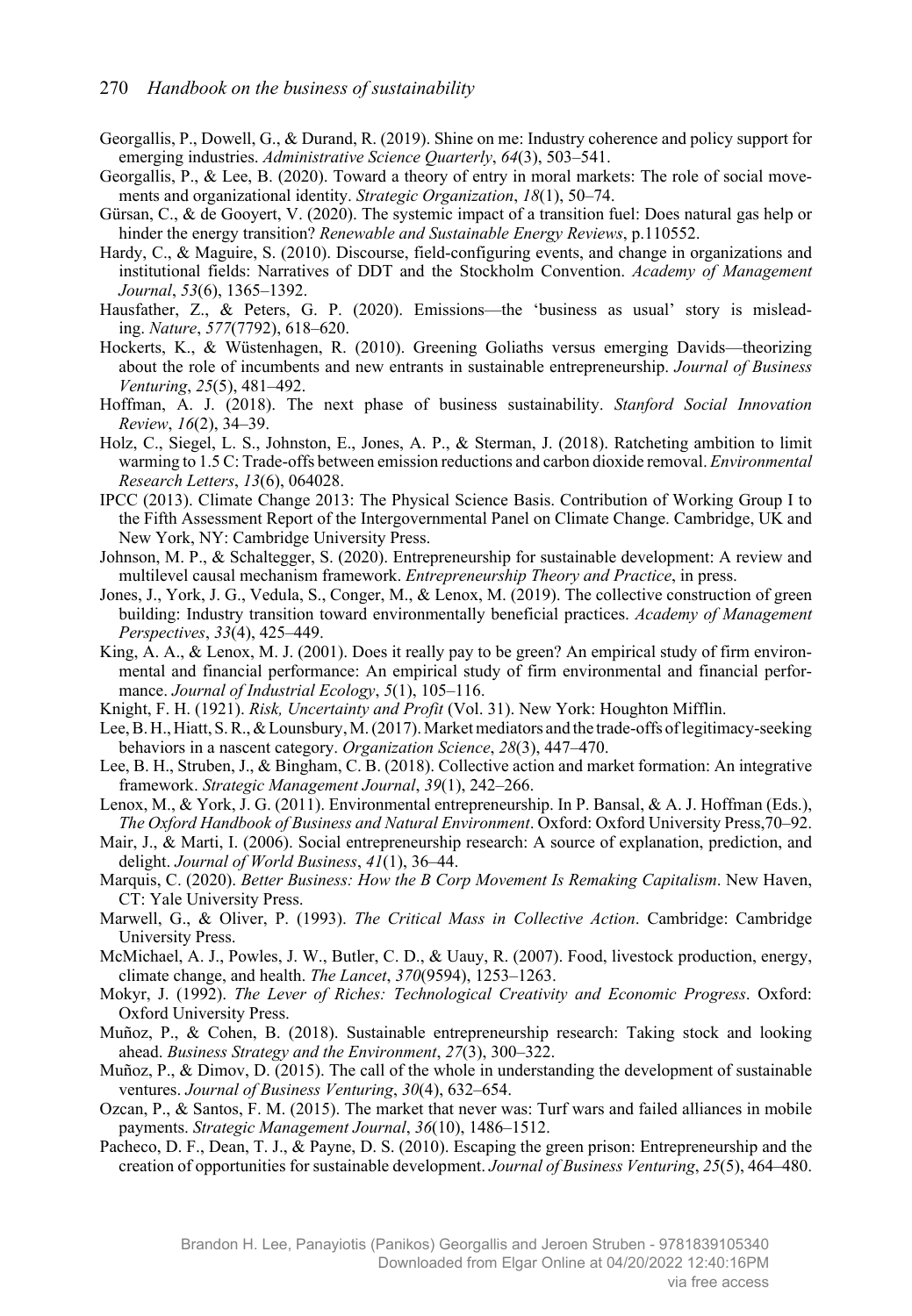- Pacheco, D. F., York, J. G., & Hargrave, T. J. (2014). The coevolution of industries, social movements, and institutions: Wind power in the United States. *Organization Science*, 25(6), 1609–1632.
- Packaged Facts (2015). [https://www.packagedfacts.com/Content/Blog/2015/04/27/Green-household](https://www.packagedfacts.com/Content/Blog/2015/04/27/Green-household-cleaning-products-seek-mainstream-acceptance) [-cleaning-products-seek-mainstream-acceptance](https://www.packagedfacts.com/Content/Blog/2015/04/27/Green-household-cleaning-products-seek-mainstream-acceptance).
- Parker, L. (2020). Plastic trash flowing into the seas will nearly triple by 2040 without drastic action. *National Geographic*. https://www.nationalgeographic.com/science/2020/07/plastic-trash-in-seas -will-nearly-triple-by-2040-if-nothing-done/.
- Patzelt, H., & Shepherd, D. A. (2011). Recognizing opportunities for sustainable development. *Entrepreneurship Theory and Practice*, 35(4), 631–652.
- Prado, A. M. (2013). Competition among self-regulatory institutions: Sustainability certifications in the cut-flower industry. *Business & Society*, 52(4), 686–707.
- Raghunathan, Rajagopal, Walker Naylor, Rebecca, & Wayne D. Hoyer (2006). The unhealthy=tasty intuition and its effects on taste inferences, enjoyment, and choice of food products. *Journal of Marketing*, *70*(4), 170‒184.
- Reisch, L., Eberle, U., & Lorek, S. (2013). Sustainable food consumption: An overview of contemporary issues and policies. *Sustainability: Science, Practice and Policy*,  $9(2)$ ,  $7-25$ .
- Russo, M. V. (2001). Institutions, exchange relations, and the emergence of new fields: Regulatory policies and independent power production in America, 1978–1992. *Administrative Science Quarterly*, *46*(1), 57‒86.
- Santos, F. M. (2012). A positive theory of social entrepreneurship. *Journal of Business Ethics*, *111*(3), 335‒351.
- Sarasvathy, S. D., & Dew, N. (2005). New market creation through transformation. *Journal of Evolutionary Economics*, *15*(5), 533‒565.
- Sarasvathy, S. D., & Ramesh, A. (2019). An effectual model of collective action for addressing sustainability challenges. *Academy of Management Perspectives*, *33*(4), 405‒424.
- Schaefer, K., Corner, P. D., & Kearins, K. (2015). Social, environmental and sustainable entrepreneurship research: What is needed for sustainability-as-flourishing? *Organization & Environment*, *28*(4), 394‒413.
- Schaltegger, S., & Wagner, M. (2011). Sustainable entrepreneurship and sustainability innovation: Categories and interactions. *Business Strategy and the Environment*, *20*(4), 222‒237.
- Schilling, M. A. (2002). Technology success and failure in winner-take-all markets: The impact of learning orientation, timing, and network externalities. *Academy of Management Journal*, *45*(2), 387‒398.
- Shane, S. (2000). Prior knowledge and the discovery of entrepreneurial opportunities. *Organization Science*, *11*(4), 448‒469.
- Sine, W. D., & Lee, B. H. (2009). Tilting at windmills? The environmental movement and the emergence of the US wind energy sector. *Administrative Science Quarterly*, *54*(1), 123‒155.
- Struben, J., Chan, D., & Dubé, L. (2014.) Policy insights from the nutritional food market transformation model: The case of obesity prevention. *Annals of the New York Academy of Sciences*, 1331(1), 57–75.
- Struben, J., Lee, B. H., & Bingham, C. B. (2020). Collective action problems and resource allocation during market formation. *Strategy Science*, 5(3), 245-270.
- Terán-Yépez, E., Marín-Carrillo, G. M., del Pilar Casado-Belmonte, M., & de las Mercedes Capobianco-Uriarte, M. (2020). Sustainable entrepreneurship: Review of its evolution and new trends. *Journal of Cleaner Production*, *252*, 119742.
- Thøgersen, J. (2010). Country differences in sustainable consumption: The case of organic food. *Journal of Macromarketing*, *30*(2), 171‒185.
- USDA. (2014). https://www.ers.usda.gov/topics/natural-resources-environment/organic-agriculture/ organic-market-overview.aspx.
- Vidal, J. (2018). How Bill Gates aims to clean up the planet. *The Guardian*. https://www.theguardian .com/environment/2018/feb/04/carbon-emissions-negative-emissions-technologies-capture-storage -bill-gates.
- Wang, T., & Bansal, P. (2012). Social responsibility in new ventures: Profiting from a long-term orientation. *Strategic Management Journal*,  $33(10)$ , 1135–1153.
- Westley, F., Olsson, P., Folke, C., Homer-Dixon, T., Vredenburg, H., Loorbach, D., Thompson, J., Nilsson, M., Lambin, E., Sendzimir, J. and Banerjee, B. (2011). Tipping toward sustainability: Emerging pathways of transformation. *Ambio*, 40(7), 762–780.